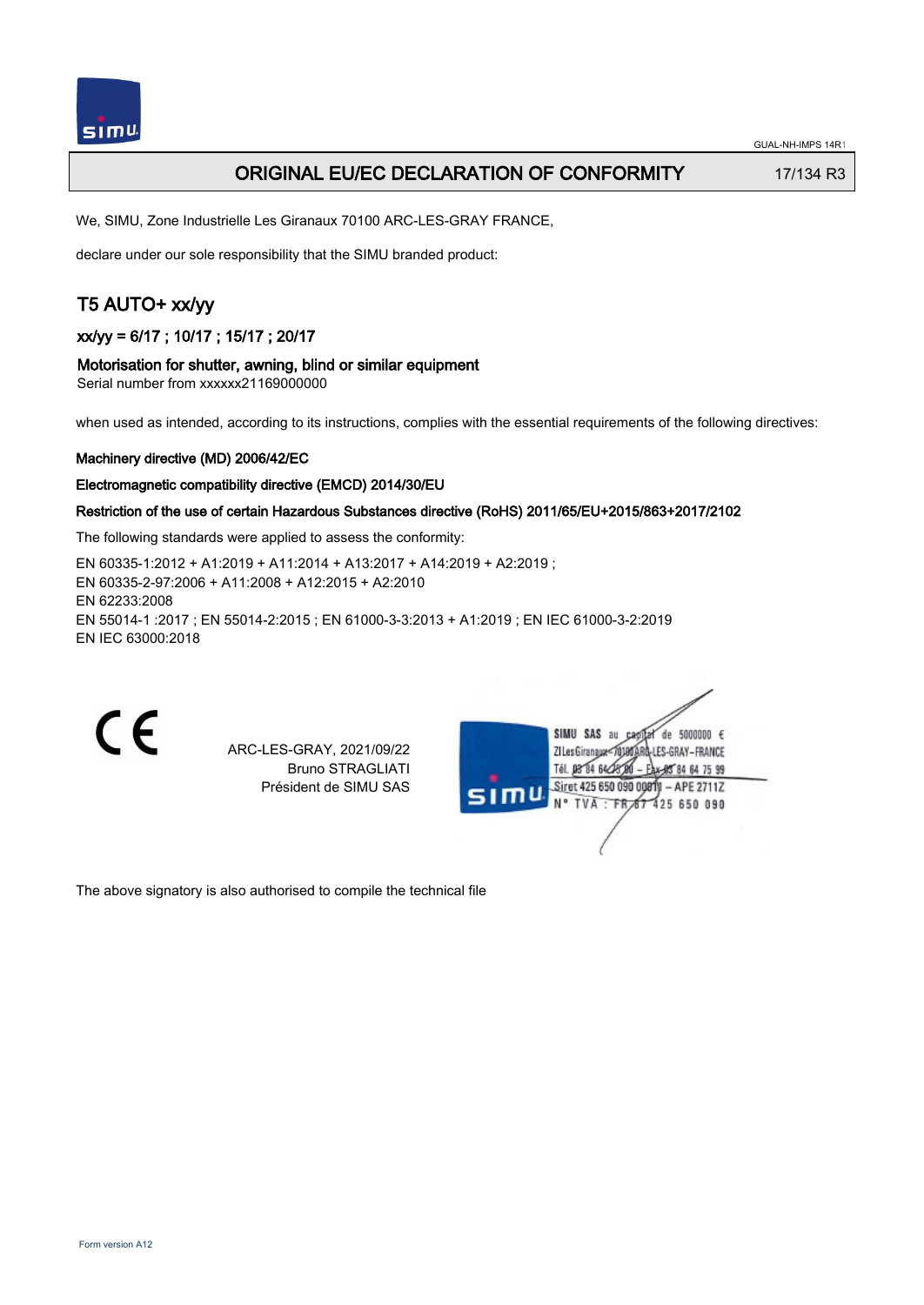

## ORIGINAL EU/EC DECLARATION OF CONFORMITY DECLARATION EU/CE DE CONFORMITE ORIGINALE

17/134 R3

We, SIMU, Zone Industrielle Les Giranaux 70100 ARC-LES-GRAY FRANCE, Nous,

declare under our sole responsibility that the SIMU branded product: declarons sous notre seule responsabilité que le produit de marque SIMU

# T5 AUTO+ xx/yy

## xx/yy = 6/17 ; 10/17 ; 15/17 ; 20/17

### Motorisation for shutter, awning, blind or similar equipment

Motorisation de volet, store, rideau ou équipement similaire

Serial number from xxxxxx21169000000 Numéro de série à partir de

when used as intended, according to its instructions, complies with the essential requirements of the following directives: utilisé, selon l'usage prévu, comme décrit dans son manuel d'utilisation, est conforme aux exigences essentielles des directives suivantes

#### Machinery directive (MD) 2006/42/EC

Directive Machine 2006/42/EC

#### Electromagnetic compatibility directive (EMCD) 2014/30/EU

Directive compatibilité électromagnétique 2014/30/EU

### Restriction of the use of certain Hazardous Substances directive (RoHS) 2011/65/EU+2015/863+2017/2102

Directive RoHS 2011/65/EU+2015/863+2017/2102

The following standards were applied to assess the conformity: Les normes de référence suivantes ont été appliquées pour évaluer la conformité

EN 60335‑1:2012 + A1:2019 + A11:2014 + A13:2017 + A14:2019 + A2:2019 ; EN 60335‑2‑97:2006 + A11:2008 + A12:2015 + A2:2010 EN 62233:2008 EN 55014‑1 :2017 ; EN 55014‑2:2015 ; EN 61000‑3‑3:2013 + A1:2019 ; EN IEC 61000‑3‑2:2019 EN IEC 63000:2018

C E

ARC-LES-GRAY, 2021/09/22 Bruno STRAGLIATI Président de SIMU SAS



The above signatory is also authorised to compile the technical file

La personne signataire ci-dessus est aussi celle autorisée à constituer le dossier technique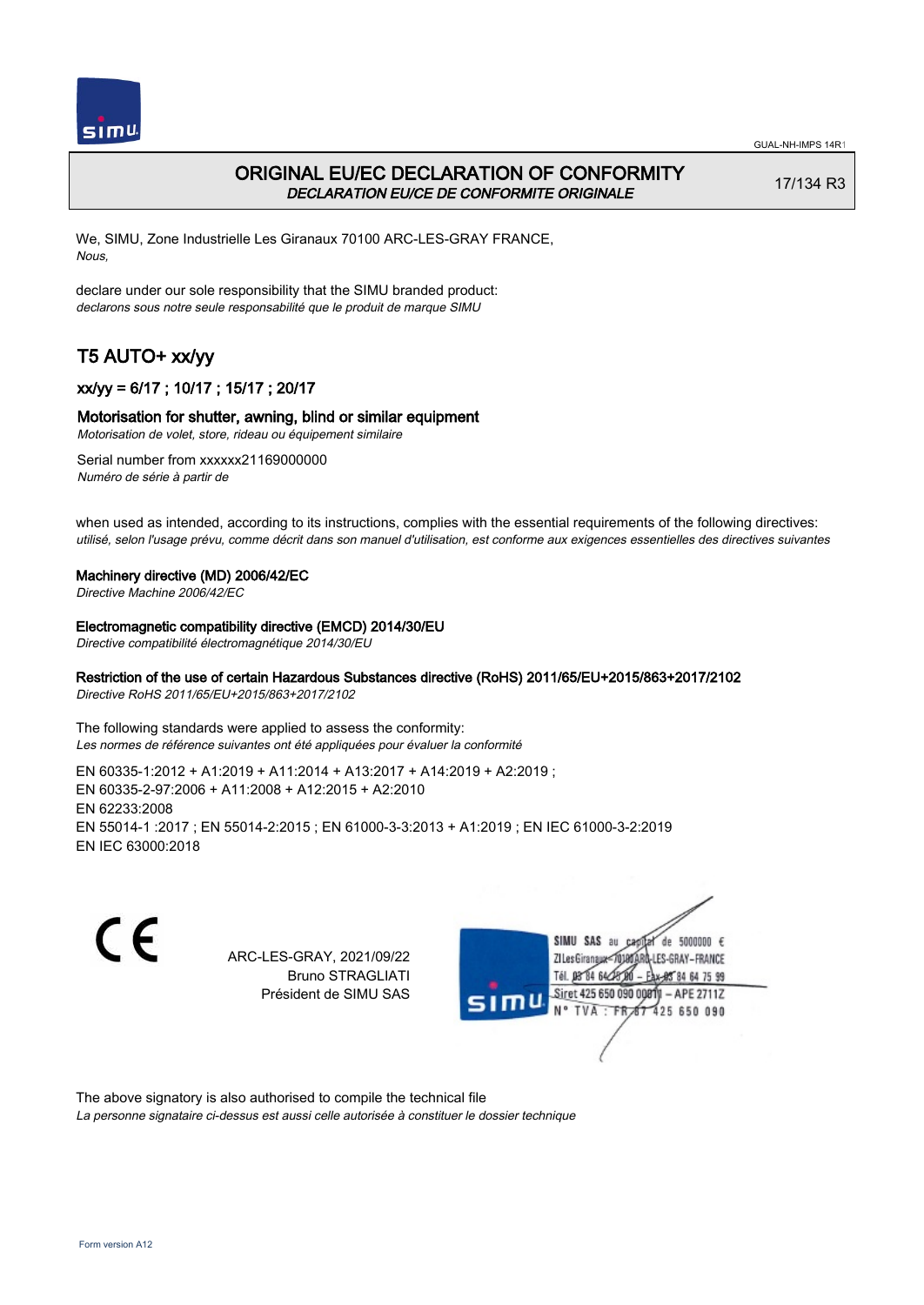

## ORIGINAL EU/EC DECLARATION OF CONFORMITY ORIGINAL EU/EG-KONFORMITÄTSERKLÄRUNG

17/134 R3

We, SIMU, Zone Industrielle Les Giranaux 70100 ARC-LES-GRAY FRANCE, Wir,

declare under our sole responsibility that the SIMU branded product: erklären unter unserer alleinigen Verantwortung, dass das mit der Marke SIMU versehene Produkt

# T5 AUTO+ xx/yy

## xx/yy = 6/17 ; 10/17 ; 15/17 ; 20/17

### Motorisation for shutter, awning, blind or similar equipment

Motorisierung für Abschlüsse or ähnliche Ausrüstung

Serial number from xxxxxx21169000000 Seriennummer ab

when used as intended, according to its instructions, complies with the essential requirements of the following directives: den einschlägigen Bestimmungen der folgenden Richtlinien entspricht, wenn es nach den Anweisungen des Herstellers bestimmungsgemäß verwendet wird

### Machinery directive (MD) 2006/42/EC

Maschinenrichtlinie 2006/42/EC

### Electromagnetic compatibility directive (EMCD) 2014/30/EU

Richtlinie über die elektromagnetische Verträglichkeit 2014/30/EU

### Restriction of the use of certain Hazardous Substances directive (RoHS) 2011/65/EU+2015/863+2017/2102

RoHS-Richtlinie 2011/65/EU+2015/863+2017/2102

The following standards were applied to assess the conformity: Die Konformität wird durch die Einhaltung folgender Normen nachgewiesen

EN 60335‑1:2012 + A1:2019 + A11:2014 + A13:2017 + A14:2019 + A2:2019 ; EN 60335‑2‑97:2006 + A11:2008 + A12:2015 + A2:2010 EN 62233:2008 EN 55014‑1 :2017 ; EN 55014‑2:2015 ; EN 61000‑3‑3:2013 + A1:2019 ; EN IEC 61000‑3‑2:2019 EN IEC 63000:2018

CE

ARC-LES-GRAY, 2021/09/22 Bruno STRAGLIATI Président de SIMU SAS



The above signatory is also authorised to compile the technical file

Die oben genannte Person ist auch bevollmächtigt, die relevanten technischen Unterlagen zusammenzustellen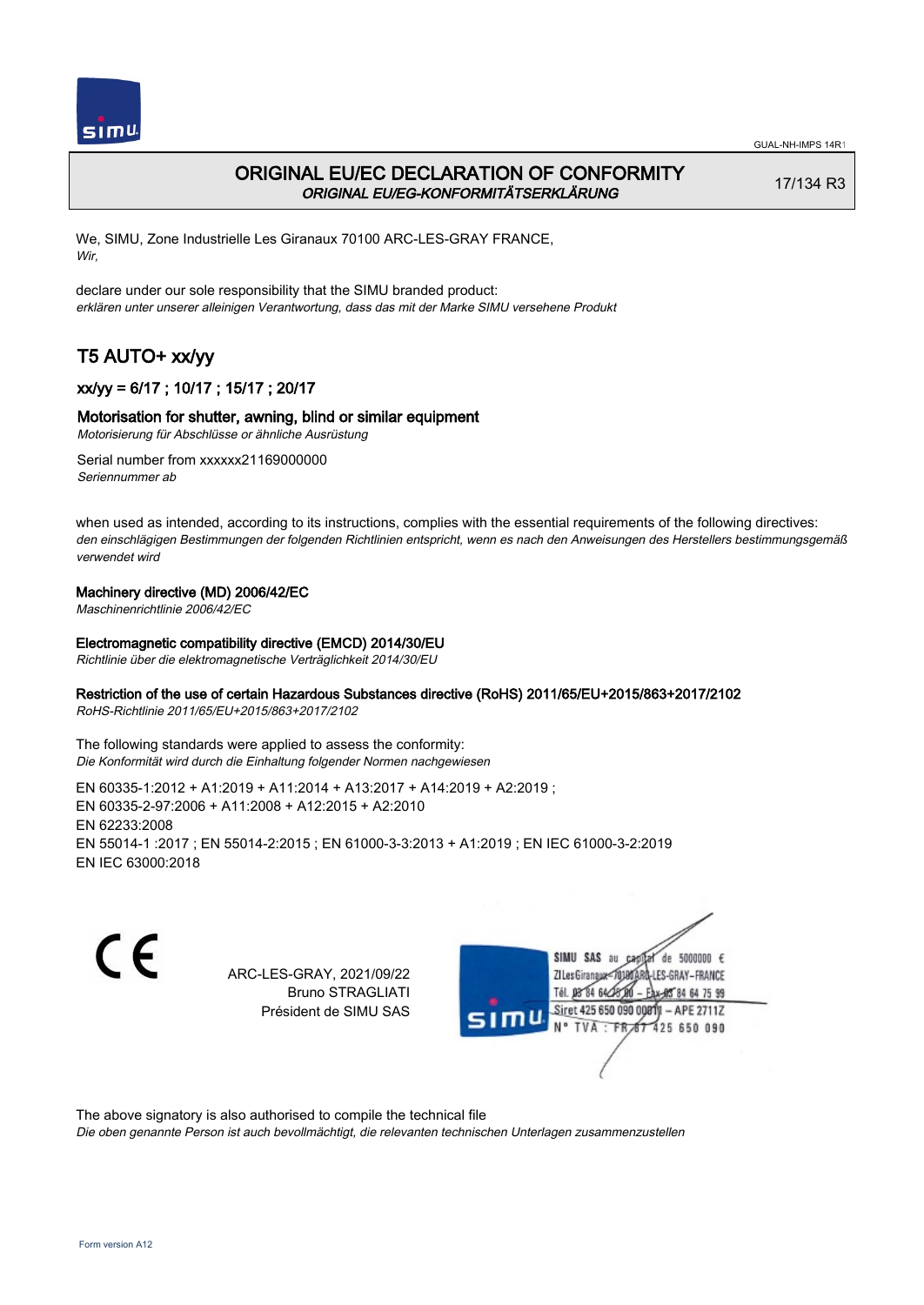



## ORIGINAL EU/EC DECLARATION OF CONFORMITY DECLARACIÓN UE/CE DE CONFORMIDAD ORIGINAL

17/134 R3

We, SIMU, Zone Industrielle Les Giranaux 70100 ARC-LES-GRAY FRANCE, Nosotros,

declare under our sole responsibility that the SIMU branded product: declaramos bajo nuestra única responsabilidad, que los productos de la marca SIMU

# T5 AUTO+ xx/yy

## xx/yy = 6/17 ; 10/17 ; 15/17 ; 20/17

### Motorisation for shutter, awning, blind or similar equipment

Motorización de persiana, toldo, cortina o equipos similares

Serial number from xxxxxx21169000000 número de serie a partir de

when used as intended, according to its instructions, complies with the essential requirements of the following directives: cuando se utilizan según el uso previsto, de conformidad con sus instrucciones, cumplen con los requisitos esenciales de las siguientes directivas

### Machinery directive (MD) 2006/42/EC

Directiva "Máquinas" 2006/42/EC

### Electromagnetic compatibility directive (EMCD) 2014/30/EU

Directiva compatibilidad electromagnética 2014/30/EU

### Restriction of the use of certain Hazardous Substances directive (RoHS) 2011/65/EU+2015/863+2017/2102

Directiva RoHS 2011/65/EU+2015/863+2017/2102

The following standards were applied to assess the conformity: Las siguientes normas de referencia han sido aplicadas para evaluar la conformidad

EN 60335‑1:2012 + A1:2019 + A11:2014 + A13:2017 + A14:2019 + A2:2019 ; EN 60335‑2‑97:2006 + A11:2008 + A12:2015 + A2:2010 EN 62233:2008 EN 55014‑1 :2017 ; EN 55014‑2:2015 ; EN 61000‑3‑3:2013 + A1:2019 ; EN IEC 61000‑3‑2:2019 EN IEC 63000:2018

CE

ARC-LES-GRAY, 2021/09/22 Bruno STRAGLIATI Président de SIMU SAS



The above signatory is also authorised to compile the technical file

el firmante, anteriormente mencionado tambien esta facultado para elaborar el expediente tecnico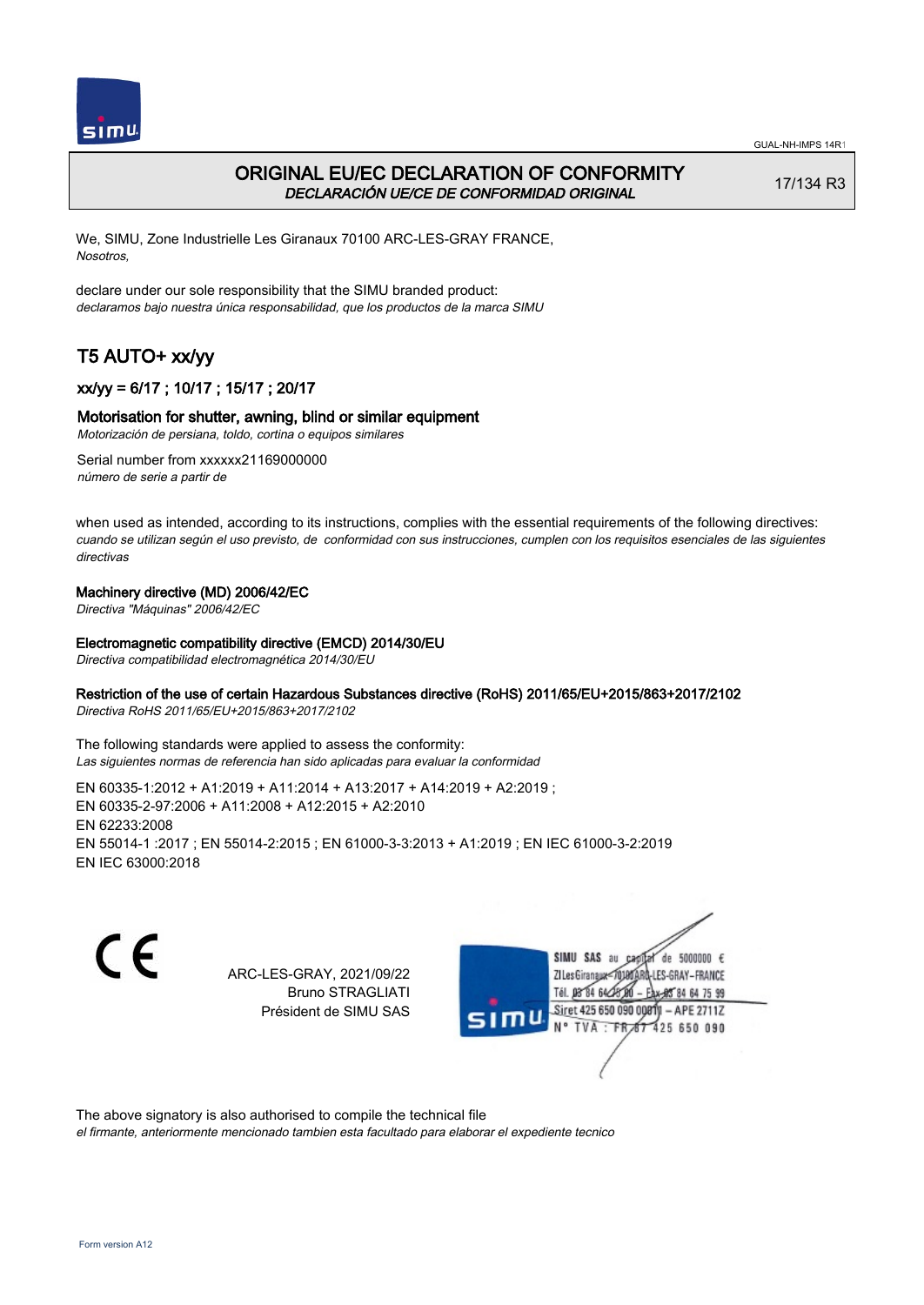

## ORIGINAL EU/EC DECLARATION OF CONFORMITY DICHIARAZIONE DI CONFORMITÀ UE/CE ORIGINALE

17/134 R3

We, SIMU, Zone Industrielle Les Giranaux 70100 ARC-LES-GRAY FRANCE, Noi,

declare under our sole responsibility that the SIMU branded product: dichiariamo sotto la nostra esclusiva responsabilità che l'appareccho di marca SIMU

# T5 AUTO+ xx/yy

## xx/yy = 6/17 ; 10/17 ; 15/17 ; 20/17

### Motorisation for shutter, awning, blind or similar equipment

Motorizzazione di tapparella, persiana, tenda o apparecchiatura similare

Serial number from xxxxxx21169000000 Numero di serie a partire da

when used as intended, according to its instructions, complies with the essential requirements of the following directives: se utilizzato secondo l'uso previsto, come descritto nel suo manuale d'istruzioni, è conforme ai requisiti essenziali delle seguenti Direttive

#### Machinery directive (MD) 2006/42/EC

Direttiva Macchine 2006/42/EC

#### Electromagnetic compatibility directive (EMCD) 2014/30/EU

Direttiva compatibilità elettromagnetica 2014/30/EU

### Restriction of the use of certain Hazardous Substances directive (RoHS) 2011/65/EU+2015/863+2017/2102

Direttiva RoHS 2011/65/EU+2015/863+2017/2102

The following standards were applied to assess the conformity: I seguenti standard di riferimento sono stati applicati per ottenere la conformità

EN 60335‑1:2012 + A1:2019 + A11:2014 + A13:2017 + A14:2019 + A2:2019 ; EN 60335‑2‑97:2006 + A11:2008 + A12:2015 + A2:2010 EN 62233:2008 EN 55014‑1 :2017 ; EN 55014‑2:2015 ; EN 61000‑3‑3:2013 + A1:2019 ; EN IEC 61000‑3‑2:2019 EN IEC 63000:2018

C E

ARC-LES-GRAY, 2021/09/22 Bruno STRAGLIATI Président de SIMU SAS



The above signatory is also authorised to compile the technical file Il firmatario è inoltre autorizzato a costituire il fascicolo tecnico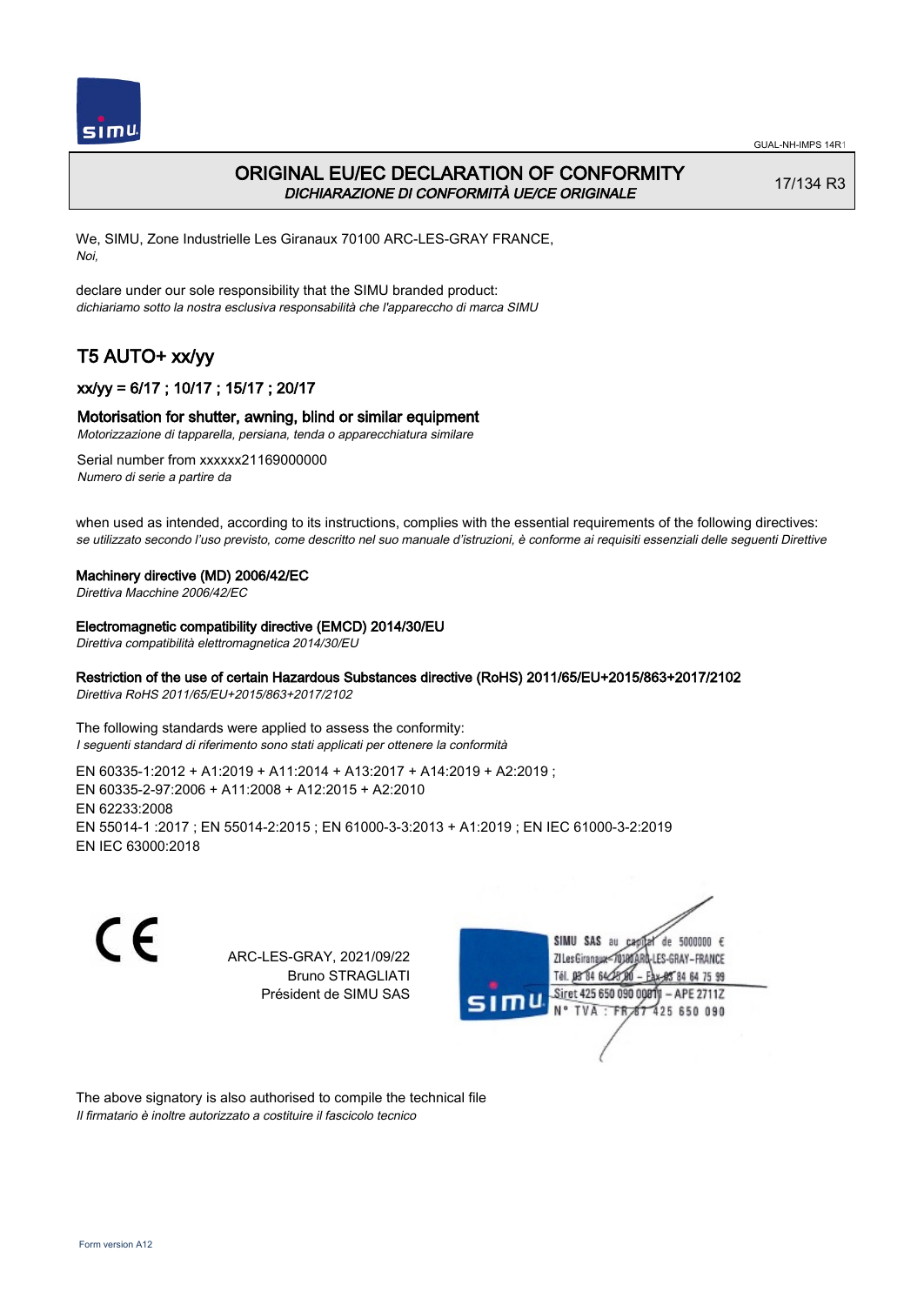

 $simu$ 

GUAL-NH-IMPS 14R1

## ORIGINAL EU/EC DECLARATION OF CONFORMITY ОРИГИНАЛНА EU/EC ДЕКЛАРАЦИЯ ЗА СЪОТВЕТСТВИЕ

17/134 R3

We, SIMU, Zone Industrielle Les Giranaux 70100 ARC-LES-GRAY FRANCE, Ние,

declare under our sole responsibility that the SIMU branded product: декларираме на своя лична отговорност, че продукт с търговска марка SIMU

# T5 AUTO+ xx/yy

## xx/yy = 6/17 ; 10/17 ; 15/17 ; 20/17

### Motorisation for shutter, awning, blind or similar equipment

Моторизация за ролетни щори, сенници или други подобни засенчващи изделия

Serial number from xxxxxx21169000000 сериен номер от

when used as intended, according to its instructions, complies with the essential requirements of the following directives: когато се използва съобразно предназначението си и в съответствие с инструкциите е в съответствие с основните изисквания на следните директиви

### Machinery directive (MD) 2006/42/EC

Машинна директива 2006/42/EC

### Electromagnetic compatibility directive (EMCD) 2014/30/EU

Директива за електромагнитна съвместимост 2014/30/EU

#### Restriction of the use of certain Hazardous Substances directive (RoHS) 2011/65/EU+2015/863+2017/2102

RoHS Директива относно ограничението на употребата на определени опасни вещества в електрическото и електронното оборудване 2011/65/EU+2015/863+2017/2102

The following standards were applied to assess the conformity: Следните референтни стандарти са приложени за оценяване на съответствието

EN 60335‑1:2012 + A1:2019 + A11:2014 + A13:2017 + A14:2019 + A2:2019 ; EN 60335‑2‑97:2006 + A11:2008 + A12:2015 + A2:2010 EN 62233:2008 EN 55014‑1 :2017 ; EN 55014‑2:2015 ; EN 61000‑3‑3:2013 + A1:2019 ; EN IEC 61000‑3‑2:2019 EN IEC 63000:2018

C E

ARC-LES-GRAY, 2021/09/22 Bruno STRAGLIATI Président de SIMU SAS

SIMU SAS au  $cardiz$  de 5000000  $\epsilon$ LES-GRAY-FRANCE ZI Les Giranaux</DJ80AF Tél. 08 84 64 28 584 64 75 99 Siret 425 650 090 008TV  $-$  APE 2711Z N° TVA : FRAT 425 650 090

The above signatory is also authorised to compile the technical file Гоеподписващия също е упълномощен да съставя техническо досие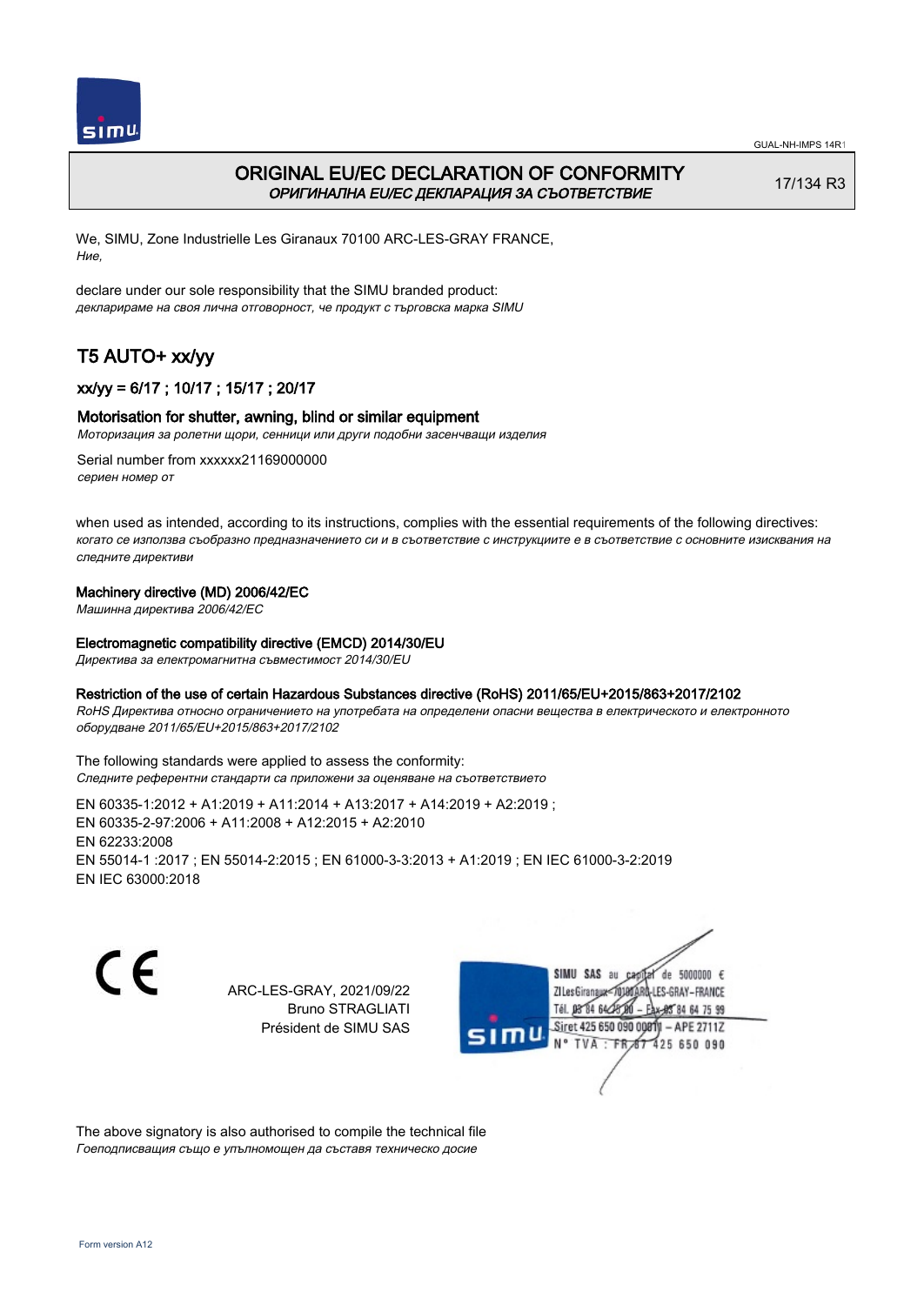

## ORIGINAL EU/EC DECLARATION OF CONFORMITY ORIGINÁLNÍ EU/ES PROHLÁŠENÍ O SHODĚ

17/134 R3

We, SIMU, Zone Industrielle Les Giranaux 70100 ARC-LES-GRAY FRANCE, My,

declare under our sole responsibility that the SIMU branded product: prohlašujeme na svou výlučnou odpovědnost, že výrobek značky SIMU

# T5 AUTO+ xx/yy

## xx/yy = 6/17 ; 10/17 ; 15/17 ; 20/17

### Motorisation for shutter, awning, blind or similar equipment

Pohon pro rolety, markýzy, clony nebo podobná zařízení

Serial number from xxxxxx21169000000 Sériové číslo od

when used as intended, according to its instructions, complies with the essential requirements of the following directives: pokud je používán v souladu s účelem použití a s návodem, splňuje základní požadavky těchto směrnic

#### Machinery directive (MD) 2006/42/EC

Směrnice o strojních zařízeních 2006/42/EC

#### Electromagnetic compatibility directive (EMCD) 2014/30/EU

Směrnice o elektromagnetické kompatibilitě 2014/30/EU

### Restriction of the use of certain Hazardous Substances directive (RoHS) 2011/65/EU+2015/863+2017/2102

Směrnice o omezení používání některých nebezpečných látek v elektrických a elektronických zařízeních 2011/65/EU+2015/863+2017/2102

The following standards were applied to assess the conformity: Pro posouzení shody byly použity následující normy

EN 60335‑1:2012 + A1:2019 + A11:2014 + A13:2017 + A14:2019 + A2:2019 ; EN 60335‑2‑97:2006 + A11:2008 + A12:2015 + A2:2010 EN 62233:2008 EN 55014‑1 :2017 ; EN 55014‑2:2015 ; EN 61000‑3‑3:2013 + A1:2019 ; EN IEC 61000‑3‑2:2019 EN IEC 63000:2018

C E

ARC-LES-GRAY, 2021/09/22 Bruno STRAGLIATI Président de SIMU SAS



The above signatory is also authorised to compile the technical file Výše uvedená osoba je také osoba pověřená sestavením technické dokumentace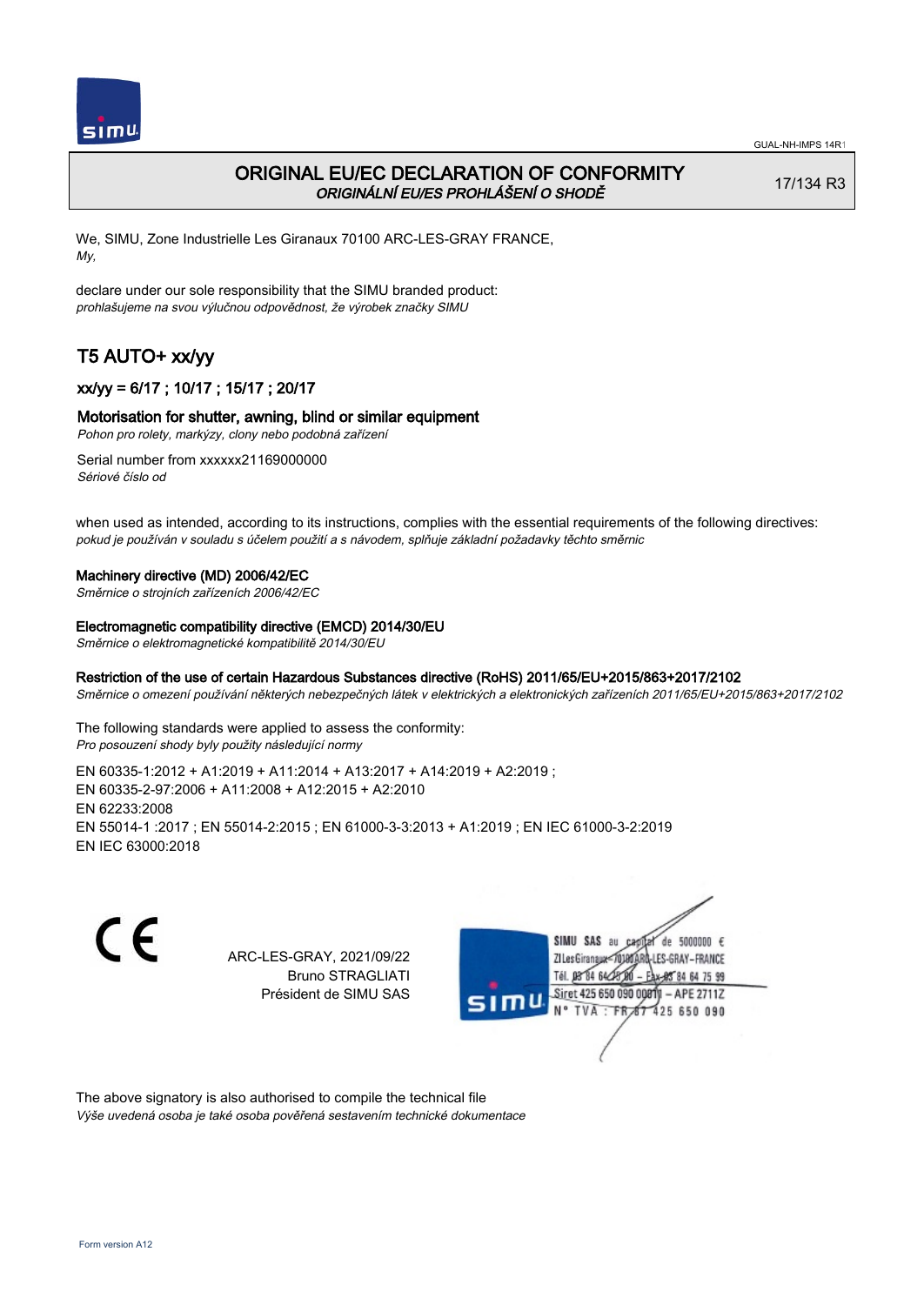

## ORIGINAL EU/EC DECLARATION OF CONFORMITY ORIGINAL EU/EF-OVERENSSTEMMELSESERKLÆRING

17/134 R3

We, SIMU, Zone Industrielle Les Giranaux 70100 ARC-LES-GRAY FRANCE, Vi,

declare under our sole responsibility that the SIMU branded product: erklærer som eneansvarlige, at SIMU mærkede produkter

# T5 AUTO+ xx/yy

 $simu$ 

## xx/yy = 6/17 ; 10/17 ; 15/17 ; 20/17

### Motorisation for shutter, awning, blind or similar equipment

Motorisering af gitre, markiser, persienner eller lign. udstyr

Serial number from xxxxxx21169000000 serienummer fra

when used as intended, according to its instructions, complies with the essential requirements of the following directives: når det anvendes efter hensigten, efter dennes instrukser, overholder kravene i følgende direktiver

### Machinery directive (MD) 2006/42/EC

Maskindirektivet 2006/42/EC

#### Electromagnetic compatibility directive (EMCD) 2014/30/EU

Elektromagnetisk kompatibilitet direktiv 2014/30/EU

### Restriction of the use of certain Hazardous Substances directive (RoHS) 2011/65/EU+2015/863+2017/2102

RoHS direktiv 2011/65/EU+2015/863+2017/2102

The following standards were applied to assess the conformity: Referencestandarderne der følger blev anvendt til at vurdere overholdelsen

EN 60335‑1:2012 + A1:2019 + A11:2014 + A13:2017 + A14:2019 + A2:2019 ; EN 60335‑2‑97:2006 + A11:2008 + A12:2015 + A2:2010 EN 62233:2008 EN 55014‑1 :2017 ; EN 55014‑2:2015 ; EN 61000‑3‑3:2013 + A1:2019 ; EN IEC 61000‑3‑2:2019 EN IEC 63000:2018



ARC-LES-GRAY, 2021/09/22 Bruno STRAGLIATI Président de SIMU SAS



The above signatory is also authorised to compile the technical file Personen nævnt ovenfor er også godkendt til at udarbejde det tekniske dossier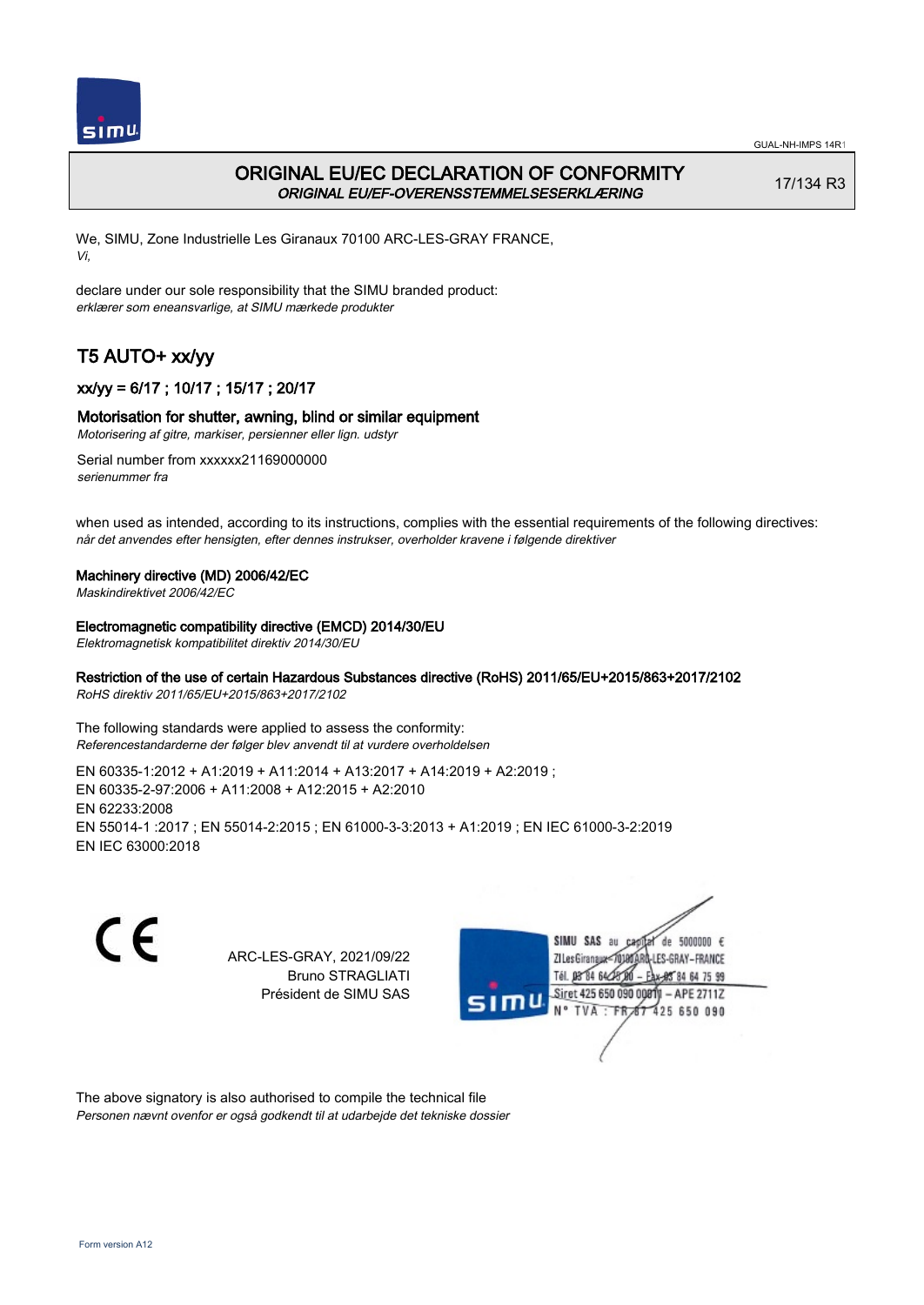

## ORIGINAL EU/EC DECLARATION OF CONFORMITY EL/EK VASTAVUSDEKLARATSIOON

17/134 R3

We, SIMU, Zone Industrielle Les Giranaux 70100 ARC-LES-GRAY FRANCE, Meie,

declare under our sole responsibility that the SIMU branded product: kinnitame kogu vastutusega, et SIMU kaubamärgiga tooted

# T5 AUTO+ xx/yy

## xx/yy = 6/17 ; 10/17 ; 15/17 ; 20/17

### Motorisation for shutter, awning, blind or similar equipment

Aknaluukide, varikatuste, aknakardinate või sarnaste seadmete motoriseerimine

Serial number from xxxxxx21169000000 Seerianumber alates

when used as intended, according to its instructions, complies with the essential requirements of the following directives: kui kasutatakse eesmärgipäraselt ja juhiste kohaselt, vastavad käesoleva direktiivi põhinõuetele

#### Machinery directive (MD) 2006/42/EC

Masinate direktiiv 2006/42/EC

#### Electromagnetic compatibility directive (EMCD) 2014/30/EU

Elektromagnetilise ühilduvuse direktiiv 2014/30/EU

#### Restriction of the use of certain Hazardous Substances directive (RoHS) 2011/65/EU+2015/863+2017/2102

RoHs direktiiv ohtlike ainete kasutamise piirangute kohta elektri- ja elektroonikaseadmetes 2011/65/EU+2015/863+2017/2102

The following standards were applied to assess the conformity: Vastavusdeklaratsiooni hindamiseks kasutatakse järgmisi standardeid

EN 60335‑1:2012 + A1:2019 + A11:2014 + A13:2017 + A14:2019 + A2:2019 ; EN 60335‑2‑97:2006 + A11:2008 + A12:2015 + A2:2010 EN 62233:2008 EN 55014‑1 :2017 ; EN 55014‑2:2015 ; EN 61000‑3‑3:2013 + A1:2019 ; EN IEC 61000‑3‑2:2019 EN IEC 63000:2018

C E

ARC-LES-GRAY, 2021/09/22 Bruno STRAGLIATI Président de SIMU SAS



The above signatory is also authorised to compile the technical file Eelpool nimetatud isik on volitatud koostama tehnilist dokumentatsiooni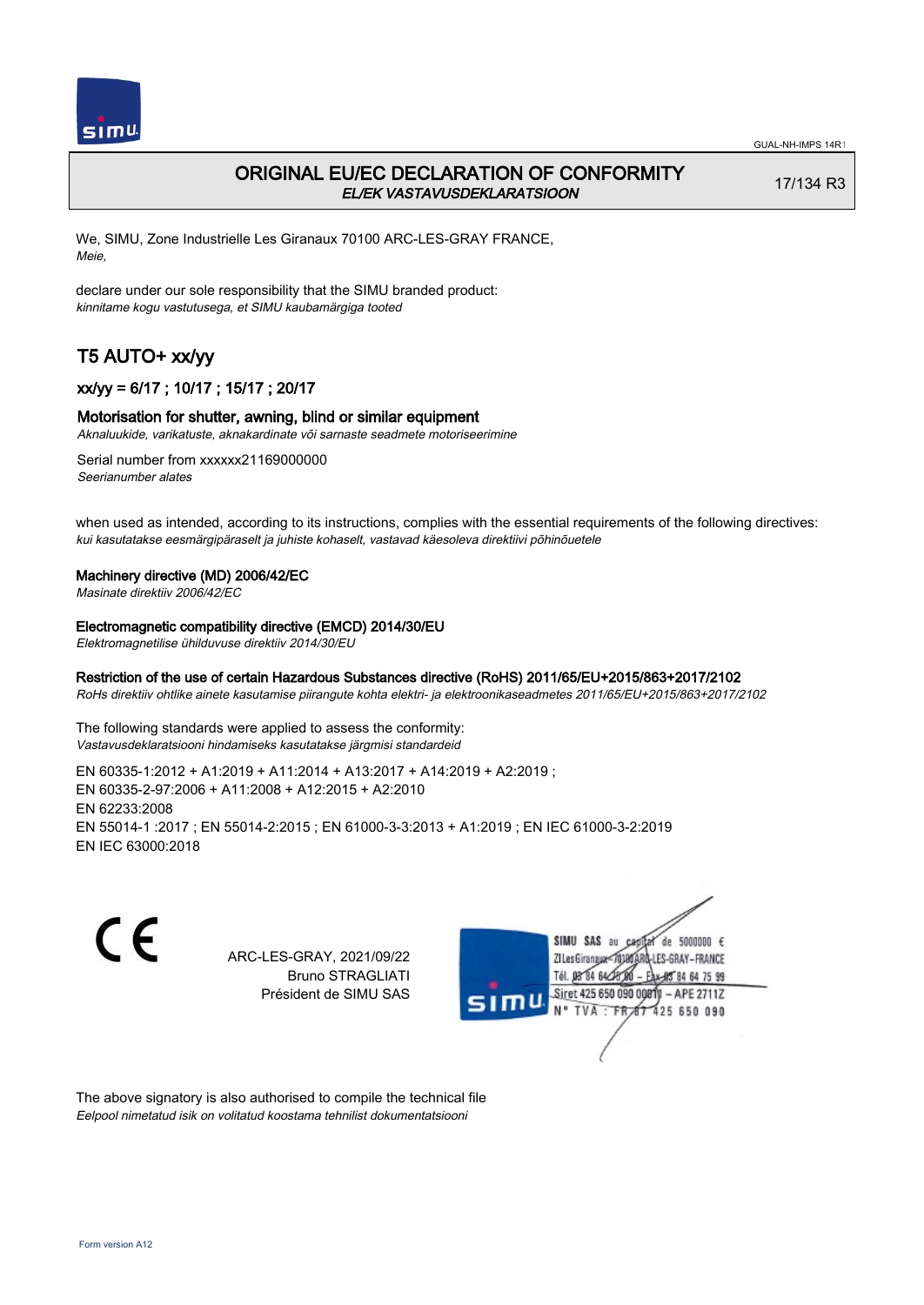

## ORIGINAL EU/EC DECLARATION OF CONFORMITY ALKUPERÄISET EU/EY-VAATIMUSTENMUKAISUUSVAKUUTUS

17/134 R3

We, SIMU, Zone Industrielle Les Giranaux 70100 ARC-LES-GRAY FRANCE, Me,

declare under our sole responsibility that the SIMU branded product: vakuutamme omalla vastuullamme, että SIMU merkkituote

# T5 AUTO+ xx/yy

## xx/yy = 6/17 ; 10/17 ; 15/17 ; 20/17

### Motorisation for shutter, awning, blind or similar equipment

Sälerullainten, markiisien, kaihtimien tai vastaavien motorisointi

Serial number from xxxxxx21169000000 sarjanumerot

when used as intended, according to its instructions, complies with the essential requirements of the following directives: kun käytettynä oikein ja sen ohjeiden mukaan, noudattaa seuraavien direktiivien olennaisia vaatimuksia

### Machinery directive (MD) 2006/42/EC

Konedirektiivin 2006/42/EC

#### Electromagnetic compatibility directive (EMCD) 2014/30/EU

Sähkömagneettinen yhteensopivuus direktiivin 2014/30/EU

## Restriction of the use of certain Hazardous Substances directive (RoHS) 2011/65/EU+2015/863+2017/2102

RoHS direktiivin 2011/65/EU+2015/863+2017/2102

The following standards were applied to assess the conformity: Seuraavia viitestandardeja sovellettiin vaatimustenmukaisuusvakuutusta arvioitaessa

EN 60335‑1:2012 + A1:2019 + A11:2014 + A13:2017 + A14:2019 + A2:2019 ; EN 60335‑2‑97:2006 + A11:2008 + A12:2015 + A2:2010 EN 62233:2008 EN 55014‑1 :2017 ; EN 55014‑2:2015 ; EN 61000‑3‑3:2013 + A1:2019 ; EN IEC 61000‑3‑2:2019 EN IEC 63000:2018



ARC-LES-GRAY, 2021/09/22 Bruno STRAGLIATI Président de SIMU SAS



The above signatory is also authorised to compile the technical file Yllä allekirjoittaja on myös valtuutettu kokoamaan teknisten tiedostojen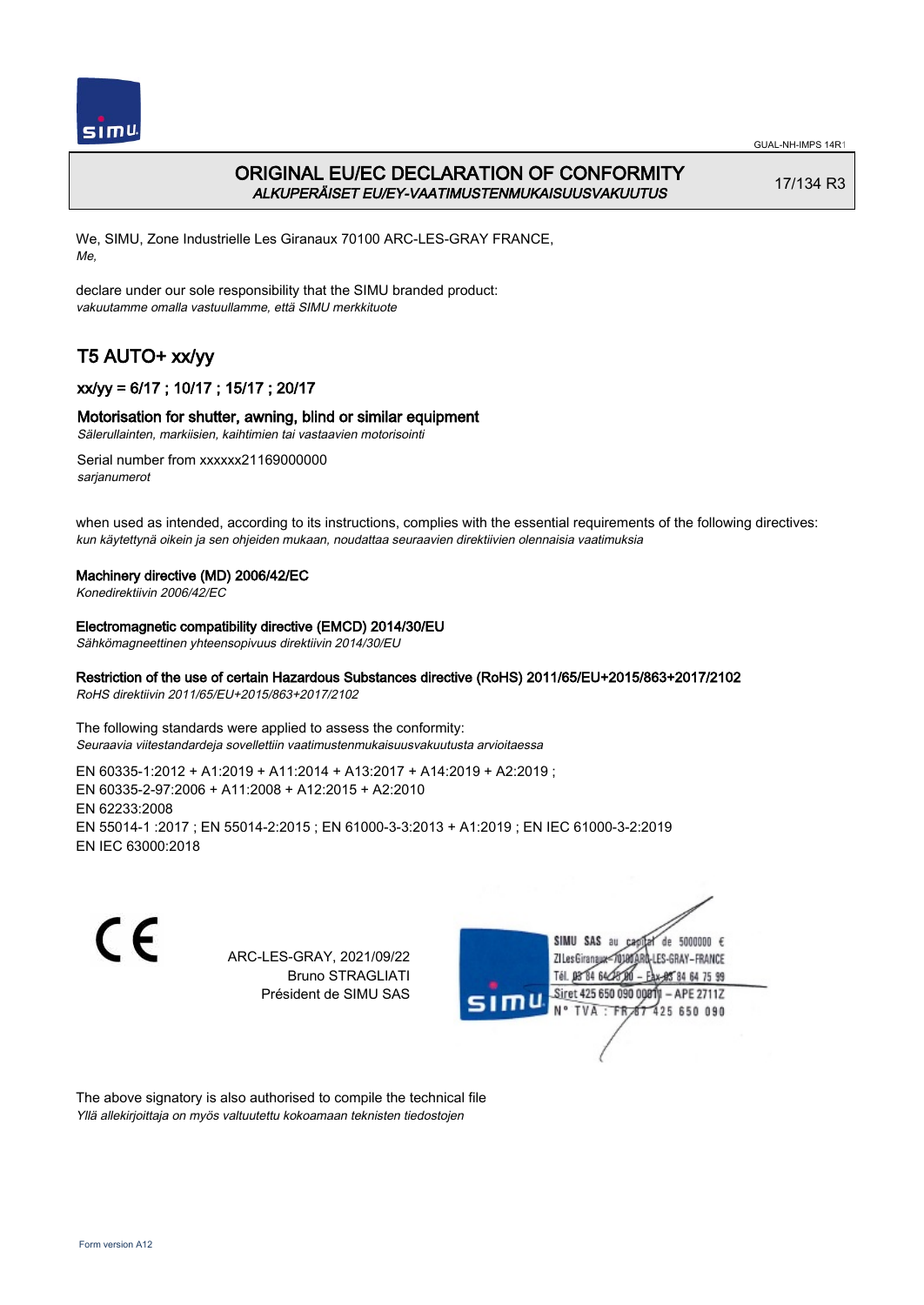

## ORIGINAL EU/EC DECLARATION OF CONFORMITY ΠΡΩΤΟΤΥΠΟ ΔΗΛΩΣΗ ΣΥΜΜΟΡΦΩΣΗΣ ΕΕ/EK

17/134 R3

We, SIMU, Zone Industrielle Les Giranaux 70100 ARC-LES-GRAY FRANCE, εμείς,

declare under our sole responsibility that the SIMU branded product: Δηλώνουμε αναλαμβάνοντας την αποκλειστική ευθύνη ότι το επώνυμο προϊόν SIMU

# T5 AUTO+ xx/yy

## xx/yy = 6/17 ; 10/17 ; 15/17 ; 20/17

### Motorisation for shutter, awning, blind or similar equipment

Μηχανοκίνηση για ρολα,τέντες,στόρια ή παρόμοιο εξοπλισμό

Serial number from xxxxxx21169000000 σειριακό αριθμό από

when used as intended, according to its instructions, complies with the essential requirements of the following directives: όταν χρησιμοποιείται όπως έχει προβλεφθεί, σύμφωνα με τις οδηγίες του, συμφωνεί με τις βασικές απαιτήσεις των ακόλουθων οδηγιών

#### Machinery directive (MD) 2006/42/EC

Οδηγία περι μηχανικού εξοπλισμού 2006/42/EC

#### Electromagnetic compatibility directive (EMCD) 2014/30/EU

Οδηγία ηλεκτρομαγνητικής συμβατότητας 2014/30/EU

### Restriction of the use of certain Hazardous Substances directive (RoHS) 2011/65/EU+2015/863+2017/2102

Οδηγίας RoHS 2011/65/EU+2015/863+2017/2102

The following standards were applied to assess the conformity: Τα πρότυπα αναφοράς που ακολουθούν εφαρμόστηκαν με σκοπό την αξιολόγηση της συμμόρφωσης

EN 60335‑1:2012 + A1:2019 + A11:2014 + A13:2017 + A14:2019 + A2:2019 ; EN 60335‑2‑97:2006 + A11:2008 + A12:2015 + A2:2010 EN 62233:2008 EN 55014‑1 :2017 ; EN 55014‑2:2015 ; EN 61000‑3‑3:2013 + A1:2019 ; EN IEC 61000‑3‑2:2019 EN IEC 63000:2018

C E

ARC-LES-GRAY, 2021/09/22 Bruno STRAGLIATI Président de SIMU SAS



The above signatory is also authorised to compile the technical file

Το πρόσωπο που αναφέρεται παραπάνω είναι επίσης εξουσιοδοτημένο να καταρτίσει τον τεχνικό φάκελο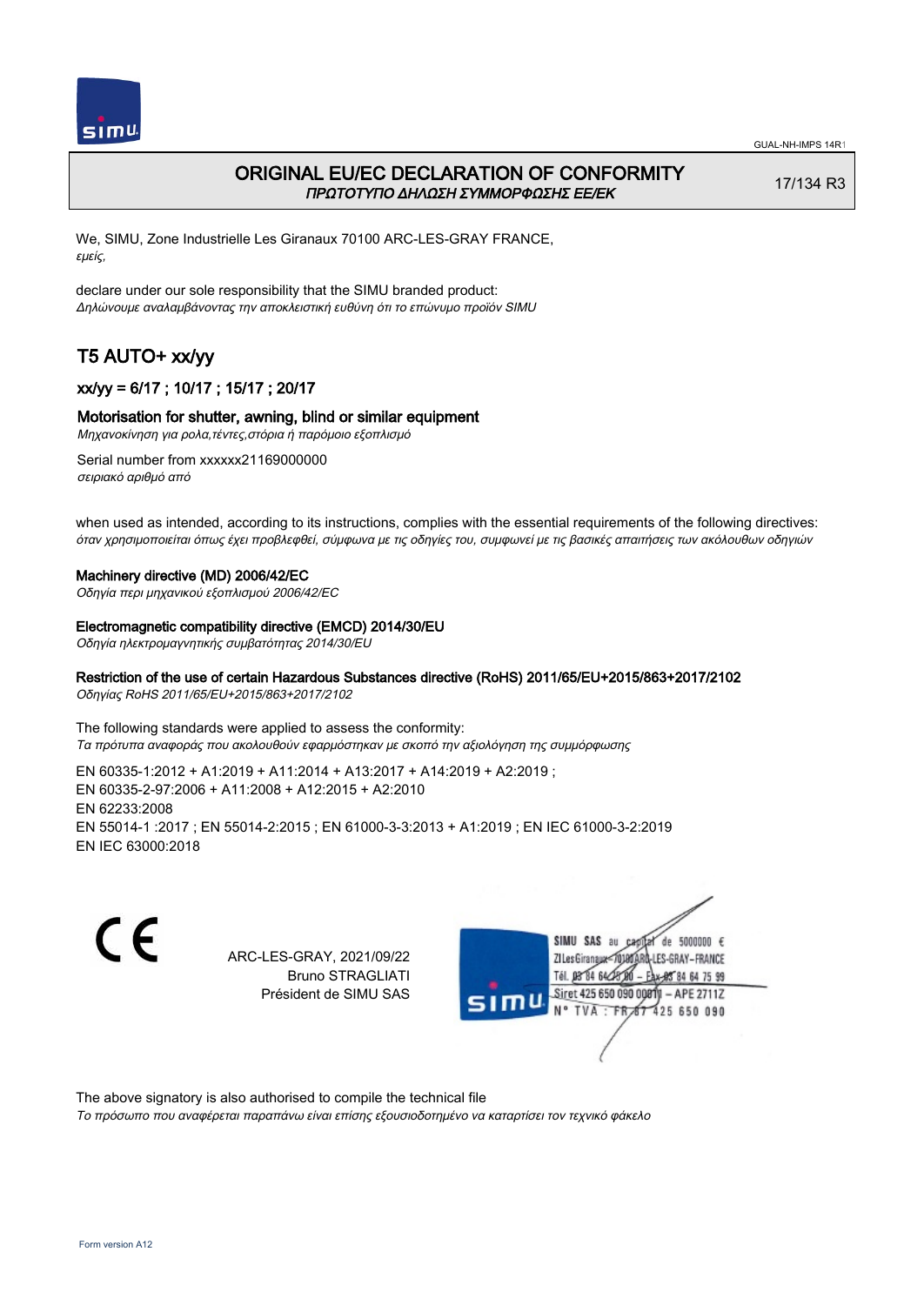

## ORIGINAL EU/EC DECLARATION OF CONFORMITY ORGINALNA EU/EC DEKLARACIJA O USKLAĐENOSTI

17/134 R3

We, SIMU, Zone Industrielle Les Giranaux 70100 ARC-LES-GRAY FRANCE, Mi,

declare under our sole responsibility that the SIMU branded product: izjavljujemo pod punom odgovornošču da je proizvod marke SIMU

# T5 AUTO+ xx/yy

## xx/yy = 6/17 ; 10/17 ; 15/17 ; 20/17

### Motorisation for shutter, awning, blind or similar equipment

Motorizacija za rolete,tende,sjenila ili slične opreme

Serial number from xxxxxx21169000000 Serijski broj iz

when used as intended, according to its instructions, complies with the essential requirements of the following directives: ako se upotrebljava prema namjeni, prema važećim uputama, usklađen sa prijeko potrebnim zahtijevima slijedećih direktiva

#### Machinery directive (MD) 2006/42/EC

Direktiva o strojevima 2006/42/EC

#### Electromagnetic compatibility directive (EMCD) 2014/30/EU

Direktiva o elektromagnetskoj usklađenosti 2014/30/EU

## Restriction of the use of certain Hazardous Substances directive (RoHS) 2011/65/EU+2015/863+2017/2102

Direktiva RoHS 2011/65/EU+2015/863+2017/2102

The following standards were applied to assess the conformity: Slijedeće reference standarda se primjenjuju da se odredi usklađenost

EN 60335‑1:2012 + A1:2019 + A11:2014 + A13:2017 + A14:2019 + A2:2019 ; EN 60335‑2‑97:2006 + A11:2008 + A12:2015 + A2:2010 EN 62233:2008 EN 55014‑1 :2017 ; EN 55014‑2:2015 ; EN 61000‑3‑3:2013 + A1:2019 ; EN IEC 61000‑3‑2:2019 EN IEC 63000:2018

C E

ARC-LES-GRAY, 2021/09/22 Bruno STRAGLIATI Président de SIMU SAS



The above signatory is also authorised to compile the technical file Gore navedeni potpisnik također je ovlašten za sastavljanje tehničkog dokumenta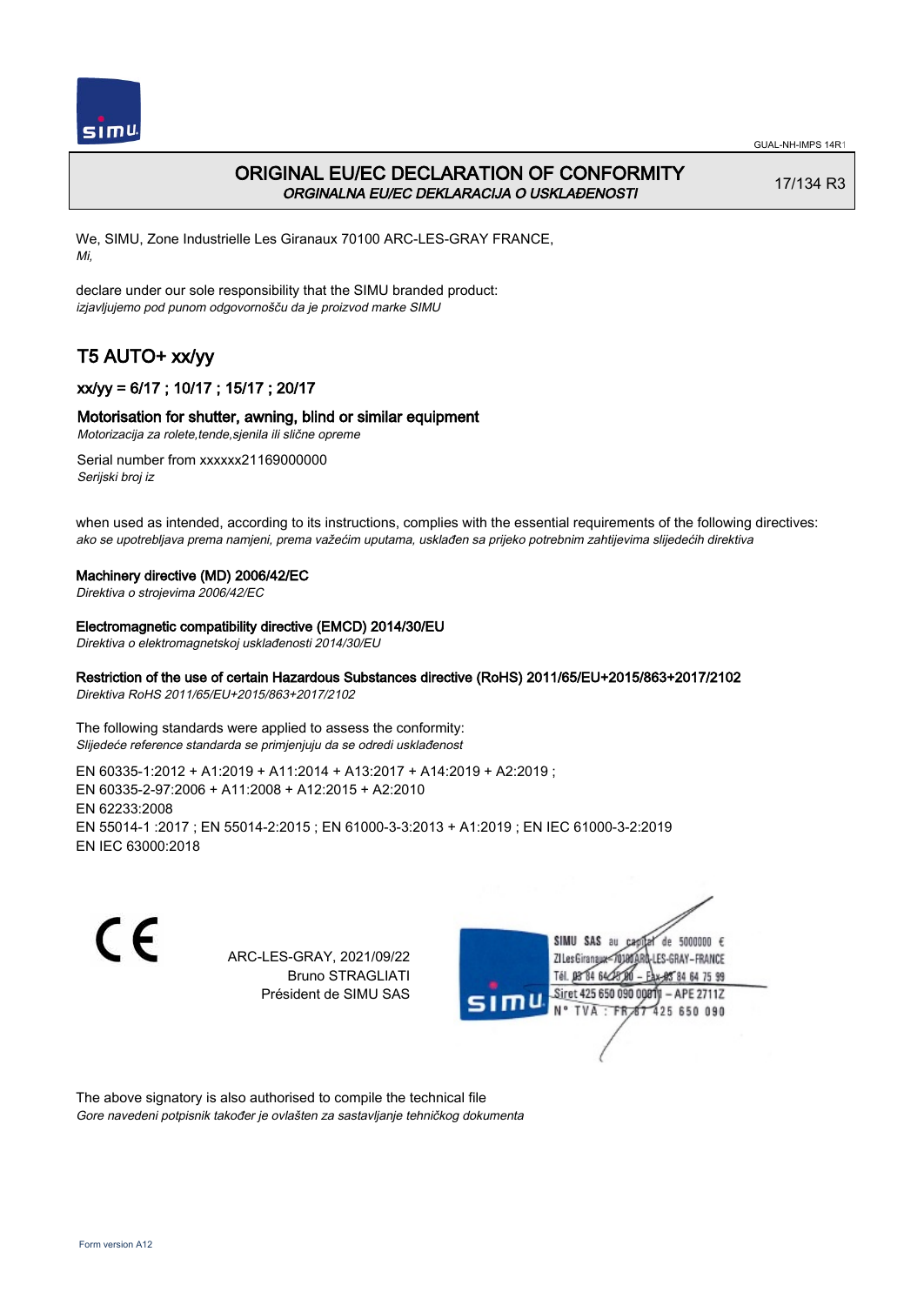

## ORIGINAL EU/EC DECLARATION OF CONFORMITY Eredeti EU/CE Megfelelőségi Nyilatkozat

17/134 R3

We, SIMU, Zone Industrielle Les Giranaux 70100 ARC-LES-GRAY FRANCE, Alulírott,

declare under our sole responsibility that the SIMU branded product: felelősségünk teljes tudatában kijelentjük, hogy a szóban forgó SIMU termék

# T5 AUTO+ xx/yy

## xx/yy = 6/17 ; 10/17 ; 15/17 ; 20/17

### Motorisation for shutter, awning, blind or similar equipment

Redőny, napellenző vagy hasonlószerkezetek motorizálása

Serial number from xxxxxx21169000000 Sorozatszámtól

when used as intended, according to its instructions, complies with the essential requirements of the following directives: megfelel, az alábbi irányelvekben megfogalmazott alapvető követelményeknek

#### Machinery directive (MD) 2006/42/EC

Gépekre vonatkozó irányelv 2006/42/EC

#### Electromagnetic compatibility directive (EMCD) 2014/30/EU

Elektromágneses megfelelőségi irányelv 2014/30/EU

#### Restriction of the use of certain Hazardous Substances directive (RoHS) 2011/65/EU+2015/863+2017/2102

RoHS irányelv 2011/65/EU+2015/863+2017/2102

The following standards were applied to assess the conformity: A megfelelőség biztosításának érdekében az alábbi szabványok kerültek alkalmazásra

EN 60335‑1:2012 + A1:2019 + A11:2014 + A13:2017 + A14:2019 + A2:2019 ; EN 60335‑2‑97:2006 + A11:2008 + A12:2015 + A2:2010 EN 62233:2008 EN 55014‑1 :2017 ; EN 55014‑2:2015 ; EN 61000‑3‑3:2013 + A1:2019 ; EN IEC 61000‑3‑2:2019 EN IEC 63000:2018

C E

ARC-LES-GRAY, 2021/09/22 Bruno STRAGLIATI Président de SIMU SAS



The above signatory is also authorised to compile the technical file A fent említett aláíró is jogosult a műszaki dokumentáció összeállítására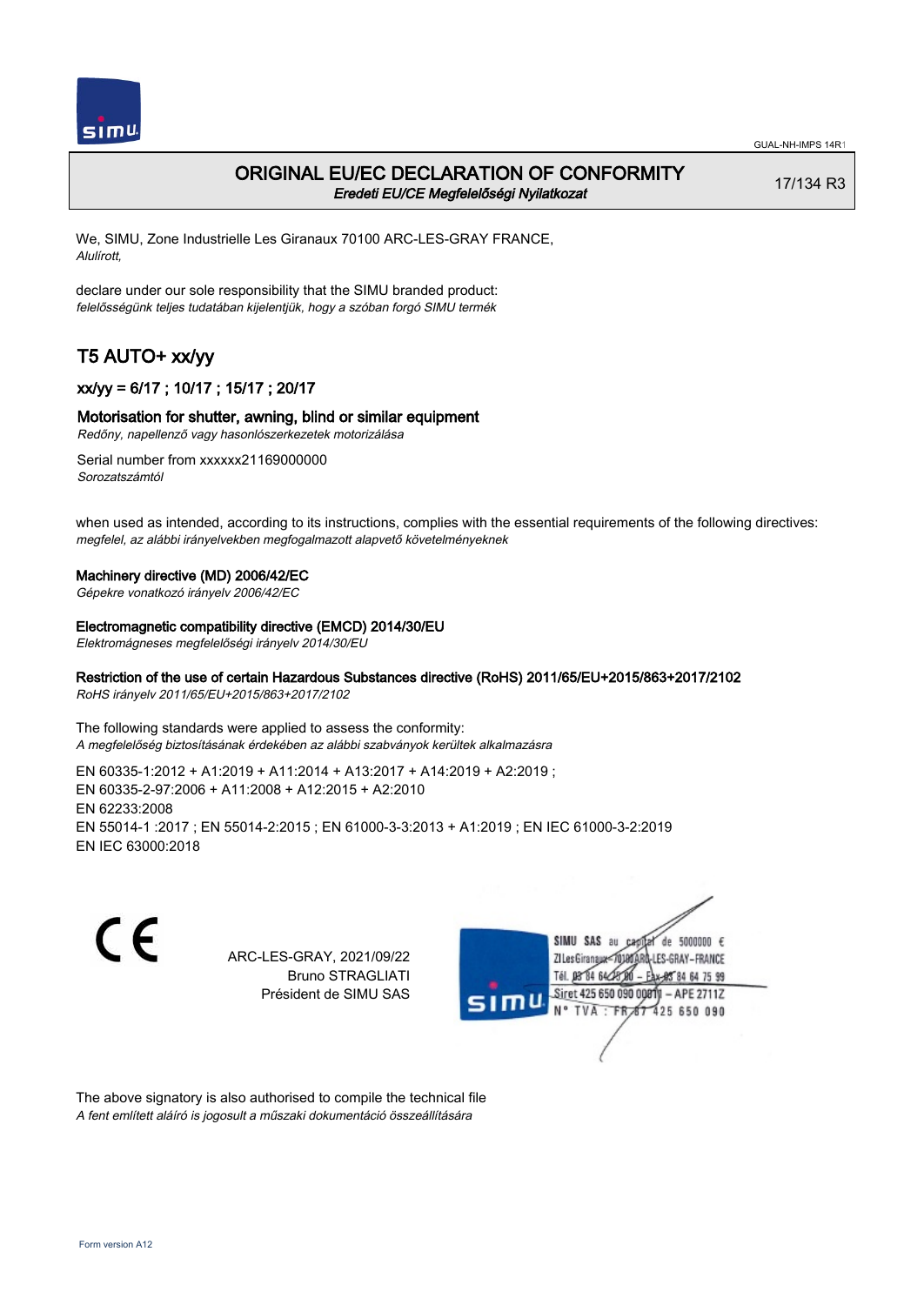

## ORIGINAL EU/EC DECLARATION OF CONFORMITY ORIGINALI ES/EB ATITIKTIES DEKLARACIJA

17/134 R3

We, SIMU, Zone Industrielle Les Giranaux 70100 ARC-LES-GRAY FRANCE, Mes,

declare under our sole responsibility that the SIMU branded product: atsakingai deklaruojame, kad SIMU kompanijos produktas

# T5 AUTO+ xx/yy

## xx/yy = 6/17 ; 10/17 ; 15/17 ; 20/17

#### Motorisation for shutter, awning, blind or similar equipment

Apsauginių žaliuzių, markizių, ritininių užuolaidų ir panašių gaminių automatizavimas

Serial number from xxxxxx21169000000 Serijos numeris nuo

when used as intended, according to its instructions, complies with the essential requirements of the following directives: naudojamas pagal paskirtį, pagal gamintojo instrukcijas, atitinka esminius šių Direktyvų reikalavimus

#### Machinery directive (MD) 2006/42/EC

Mašinų direktyva 2006/42/EC

Electromagnetic compatibility directive (EMCD) 2014/30/EU

Elektromagnetinio suderinamumo direktyva 2014/30/EU

## Restriction of the use of certain Hazardous Substances directive (RoHS) 2011/65/EU+2015/863+2017/2102

PMNA (RoHS) direktyva 2011/65/EU+2015/863+2017/2102

The following standards were applied to assess the conformity: Įverinti deklaruojamą atitiktį buvo taikomi toliau nurodyti standartai

EN 60335‑1:2012 + A1:2019 + A11:2014 + A13:2017 + A14:2019 + A2:2019 ; EN 60335‑2‑97:2006 + A11:2008 + A12:2015 + A2:2010 EN 62233:2008 EN 55014‑1 :2017 ; EN 55014‑2:2015 ; EN 61000‑3‑3:2013 + A1:2019 ; EN IEC 61000‑3‑2:2019 EN IEC 63000:2018

C E

ARC-LES-GRAY, 2021/09/22 Bruno STRAGLIATI Président de SIMU SAS



The above signatory is also authorised to compile the technical file Asmuo, pasirašęs šią deklaraciją, taip pat turi įgaliojimą sudaryti techninę bylą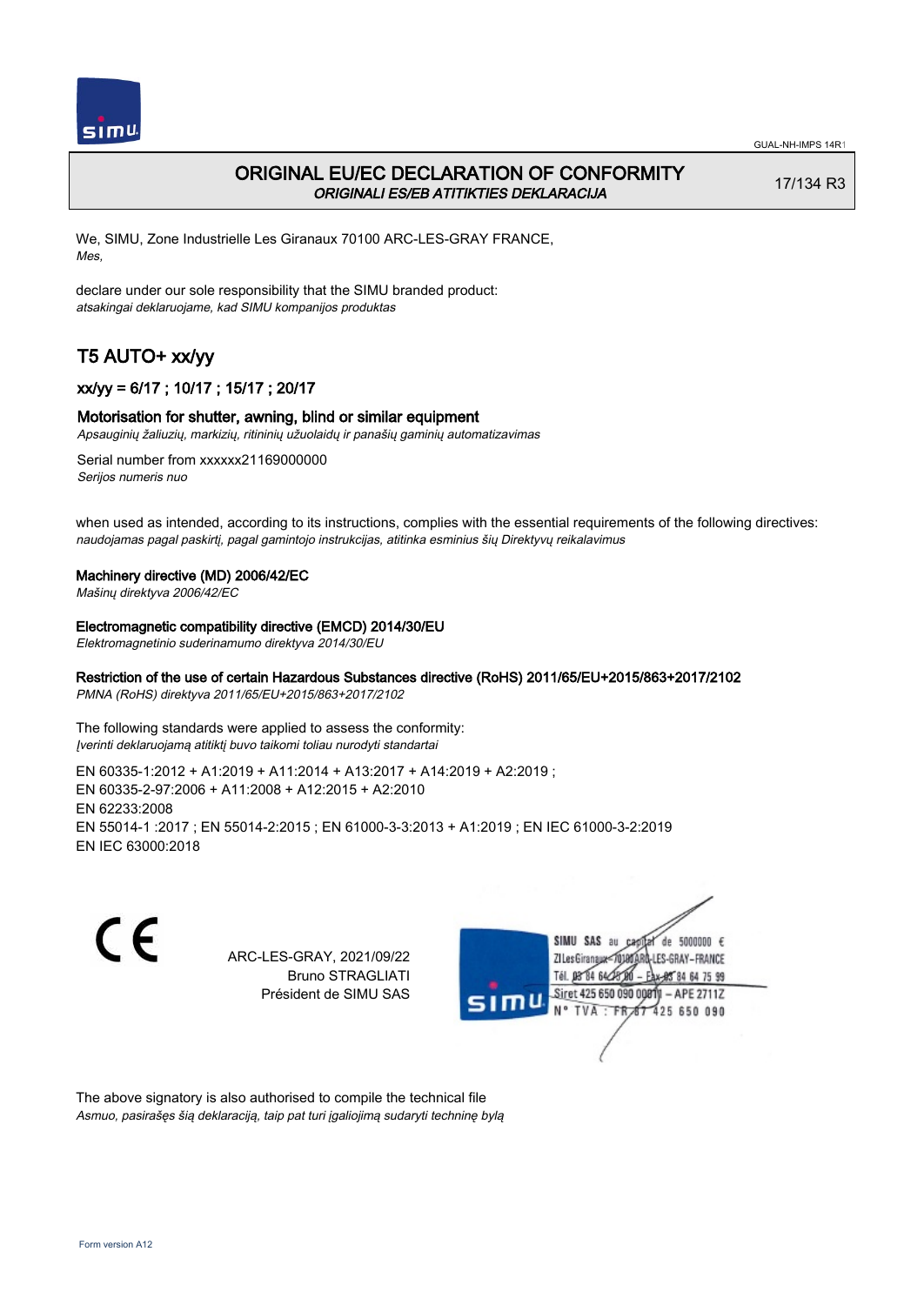

## ORIGINAL EU/EC DECLARATION OF CONFORMITY ES/EK ATBILSTĪBAS DEKLARĀCIJA

17/134 R3

We, SIMU, Zone Industrielle Les Giranaux 70100 ARC-LES-GRAY FRANCE, Mēs,

declare under our sole responsibility that the SIMU branded product: ar pilnu atbildību, apliecinām, ka SIMU zīmola produkti,

# T5 AUTO+ xx/yy

## xx/yy = 6/17 ; 10/17 ; 15/17 ; 20/17

#### Motorisation for shutter, awning, blind or similar equipment

Aizsargžalūziju, žalūziju, markīžu, aizkaru un līdzīgu gala produktu motorizēšana

Serial number from xxxxxx21169000000 sērijas numurs no

when used as intended, according to its instructions, complies with the essential requirements of the following directives: ja tie tiek lietoti saskaņā ar norādījumiem, atbilst šo direktīvu pamatprasībām

#### Machinery directive (MD) 2006/42/EC

Mašīnu Direktīva 2006/42/EC

Electromagnetic compatibility directive (EMCD) 2014/30/EU

Elektromagnētiskās Savietojamības Direktīva 2014/30/EU

#### Restriction of the use of certain Hazardous Substances directive (RoHS) 2011/65/EU+2015/863+2017/2102

RoHs Direktīva par dažādu bīstamu vielu izmantošanas ierobežošanu elektriskās un elektroniskās iekārtās 2011/65/EU+2015/863+2017/2102

The following standards were applied to assess the conformity: Atbilstības deklarācijas novērtēšanai tiek pielietoti sekojoši standarti

EN 60335‑1:2012 + A1:2019 + A11:2014 + A13:2017 + A14:2019 + A2:2019 ; EN 60335‑2‑97:2006 + A11:2008 + A12:2015 + A2:2010 EN 62233:2008 EN 55014‑1 :2017 ; EN 55014‑2:2015 ; EN 61000‑3‑3:2013 + A1:2019 ; EN IEC 61000‑3‑2:2019 EN IEC 63000:2018

CE

ARC-LES-GRAY, 2021/09/22 Bruno STRAGLIATI Président de SIMU SAS



The above signatory is also authorised to compile the technical file Iepriekš minētā persona ir pilnvarota sastādīt tehnisko dokumentāciju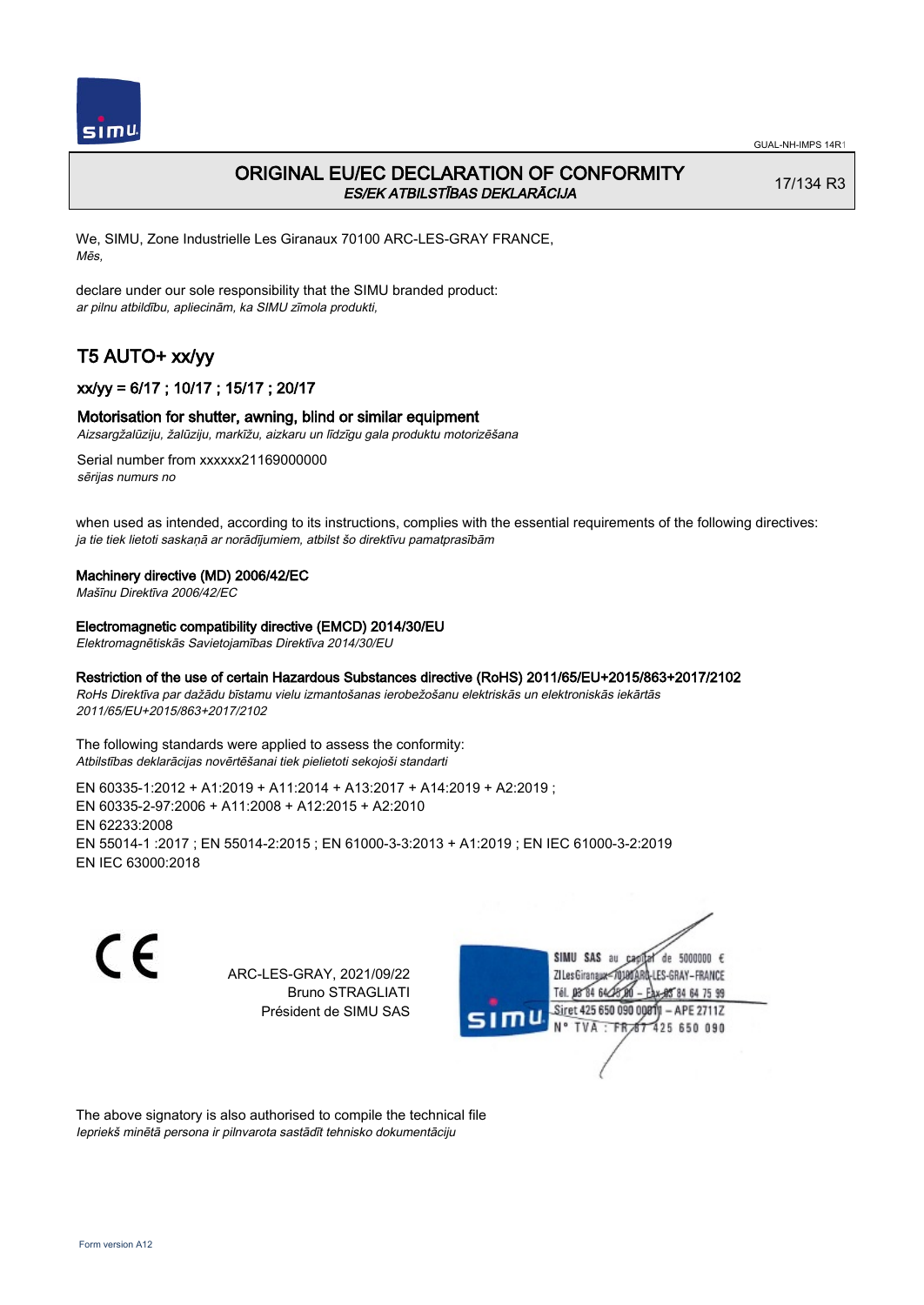

## ORIGINAL EU/EC DECLARATION OF CONFORMITY OORSPRONKELIJKE EU/EG-CONFORMITEITSVERKLARING

17/134 R3

We, SIMU, Zone Industrielle Les Giranaux 70100 ARC-LES-GRAY FRANCE, Wij,

declare under our sole responsibility that the SIMU branded product: verklaren op eigen verantwoordelijkheid dat het produkt van het SIMU

# T5 AUTO+ xx/yy

## xx/yy = 6/17 ; 10/17 ; 15/17 ; 20/17

### Motorisation for shutter, awning, blind or similar equipment

Motorisatie voor rolluiken, zonwering, screens of gelijkaardige toepassingen

Serial number from xxxxxx21169000000 Serienummer van

when used as intended, according to its instructions, complies with the essential requirements of the following directives: wanneer gebruikt voor de juiste toepassing voldoet aan de essentiële eisen van de volgende richtlijnen

### Machinery directive (MD) 2006/42/EC

Machinerichtlijn 2006/42/EC

Electromagnetic compatibility directive (EMCD) 2014/30/EU

Richtlijn elektromagnetische compatibiliteit 2014/30/EU

### Restriction of the use of certain Hazardous Substances directive (RoHS) 2011/65/EU+2015/863+2017/2102

RoHS Richtlijn 2011/65/EU+2015/863+2017/2102

The following standards were applied to assess the conformity: De volgende referentiestandaarden worden toegepast om de overeenstemming te evalueren

EN 60335‑1:2012 + A1:2019 + A11:2014 + A13:2017 + A14:2019 + A2:2019 ; EN 60335‑2‑97:2006 + A11:2008 + A12:2015 + A2:2010 EN 62233:2008 EN 55014‑1 :2017 ; EN 55014‑2:2015 ; EN 61000‑3‑3:2013 + A1:2019 ; EN IEC 61000‑3‑2:2019 EN IEC 63000:2018

C E

ARC-LES-GRAY, 2021/09/22 Bruno STRAGLIATI Président de SIMU SAS



The above signatory is also authorised to compile the technical file

De bovengenoemde persoon is ook bevoegd om het technisch dossier samen te stellen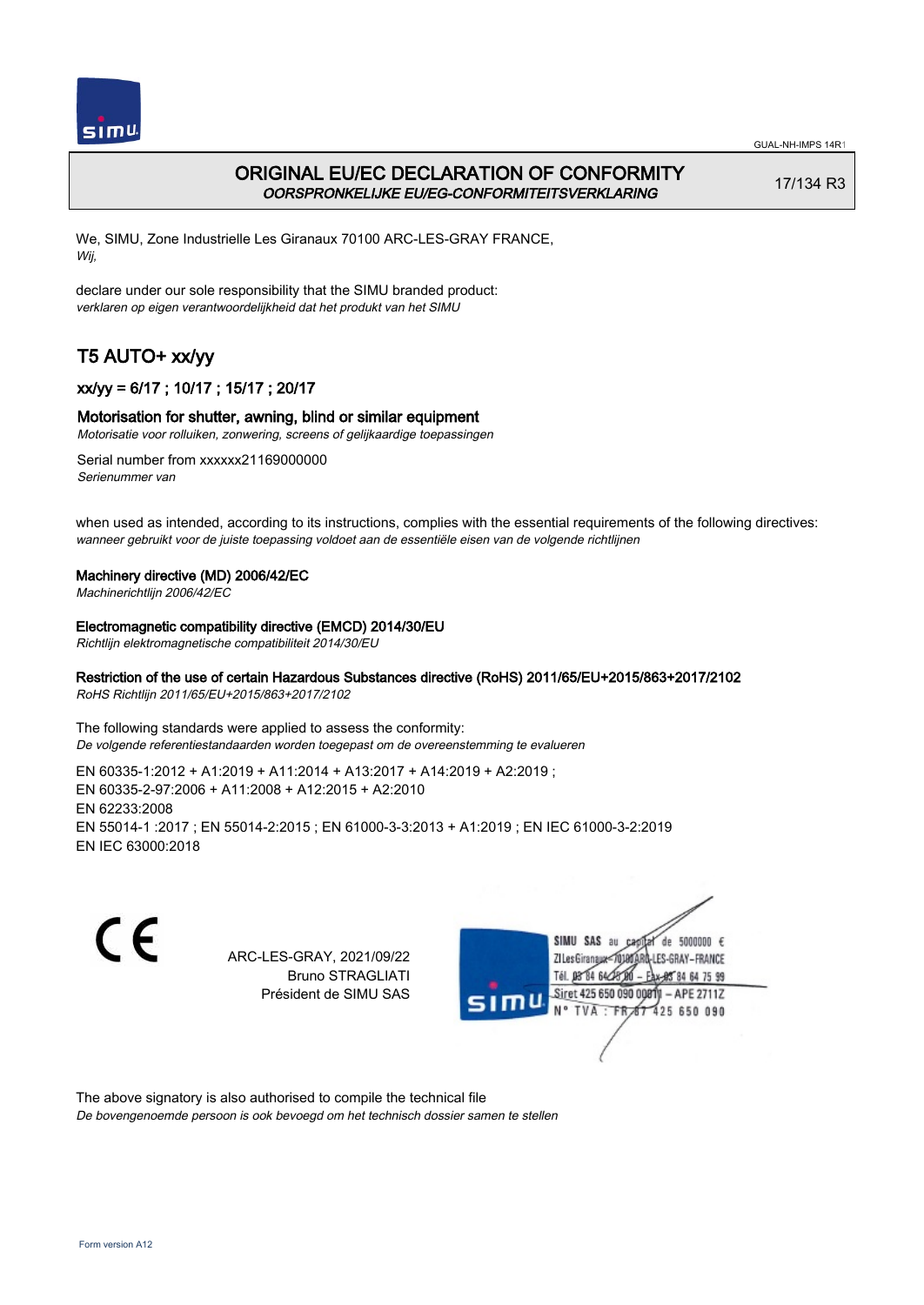

## ORIGINAL EU/EC DECLARATION OF CONFORMITY ORIGINAL EU / CE - ERKLÆRING

17/134 R3

We, SIMU, Zone Industrielle Les Giranaux 70100 ARC-LES-GRAY FRANCE, Vi,

declare under our sole responsibility that the SIMU branded product: erklærer under vårt eneansvar at SIMU merket produkt

# T5 AUTO+ xx/yy

## xx/yy = 6/17 ; 10/17 ; 15/17 ; 20/17

### Motorisation for shutter, awning, blind or similar equipment

Motorisering for marksier, screens, persienner eller lignende utstyr

Serial number from xxxxxx21169000000 Serienummer fra

when used as intended, according to its instructions, complies with the essential requirements of the following directives: når de brukes som forutsatt, i henhold til sin instruks, i samsvar med de grunnlegende kravene i følgende direktiver

#### Machinery directive (MD) 2006/42/EC

Maskindirektivet 2006/42/EC

#### Electromagnetic compatibility directive (EMCD) 2014/30/EU

EMC-dirketivet 2014/30/EU

### Restriction of the use of certain Hazardous Substances directive (RoHS) 2011/65/EU+2015/863+2017/2102

RoHS-direktivet 2011/65/EU+2015/863+2017/2102

The following standards were applied to assess the conformity: Følgende referansestandarder ble brukt for å vurdere samsvar

EN 60335‑1:2012 + A1:2019 + A11:2014 + A13:2017 + A14:2019 + A2:2019 ; EN 60335‑2‑97:2006 + A11:2008 + A12:2015 + A2:2010 EN 62233:2008 EN 55014‑1 :2017 ; EN 55014‑2:2015 ; EN 61000‑3‑3:2013 + A1:2019 ; EN IEC 61000‑3‑2:2019 EN IEC 63000:2018

C E

ARC-LES-GRAY, 2021/09/22 Bruno STRAGLIATI Président de SIMU SAS



The above signatory is also authorised to compile the technical file Ovennevnte underskrevet fullmakt til å utarbeide den tekniske dokumentasjonen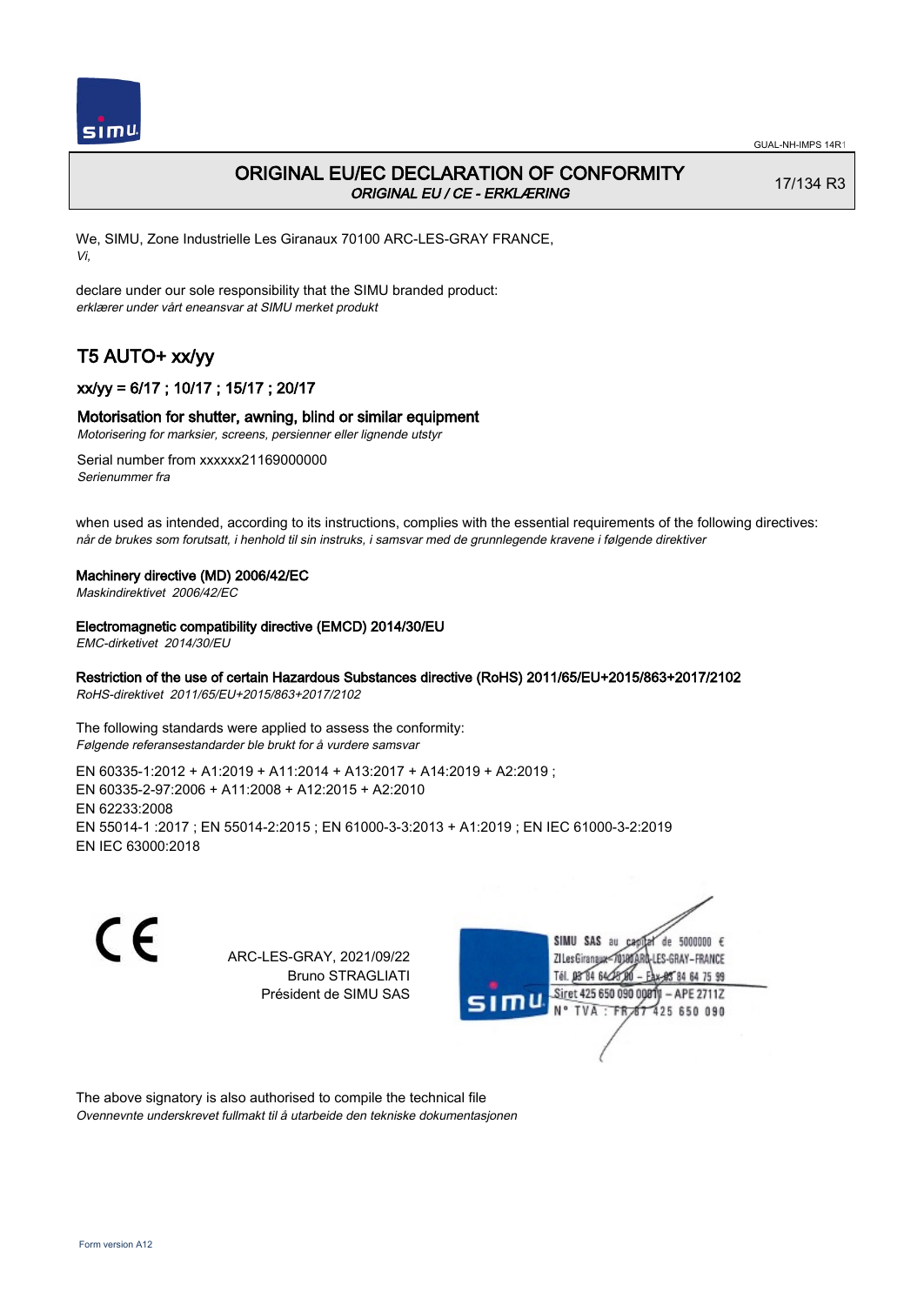

## ORIGINAL EU/EC DECLARATION OF CONFORMITY ORYGINALNA DEKLARACJA ZGODNOŚCI UE/WE

17/134 R3

We, SIMU, Zone Industrielle Les Giranaux 70100 ARC-LES-GRAY FRANCE, My,

declare under our sole responsibility that the SIMU branded product: deklarujemy z pełną odpowiedzialnością, że produkt oznaczony marką SIMU

# T5 AUTO+ xx/yy

## xx/yy = 6/17 ; 10/17 ; 15/17 ; 20/17

### Motorisation for shutter, awning, blind or similar equipment

Wyposażenie w napęd rolety, markizy, osłony przeciwsłonecznej lub podobnego urządzenia

Serial number from xxxxxx21169000000 z numerem seryjnym od

when used as intended, according to its instructions, complies with the essential requirements of the following directives: gdy jest używany zgodnie z przeznaczeniem i instrukcjami, spełnia podstawowe wymagania następujących Dyrektyw

#### Machinery directive (MD) 2006/42/EC

Dyrektywa maszynowa 2006/42/EC

#### Electromagnetic compatibility directive (EMCD) 2014/30/EU

Dyrektywa kompatybilności elektromagnetycznej 2014/30/EU

### Restriction of the use of certain Hazardous Substances directive (RoHS) 2011/65/EU+2015/863+2017/2102

Dyrektywa RoHS 2011/65/EU+2015/863+2017/2102

The following standards were applied to assess the conformity: Do oceny zgodności zostały zastosowane następujące normy

EN 60335‑1:2012 + A1:2019 + A11:2014 + A13:2017 + A14:2019 + A2:2019 ; EN 60335‑2‑97:2006 + A11:2008 + A12:2015 + A2:2010 EN 62233:2008 EN 55014‑1 :2017 ; EN 55014‑2:2015 ; EN 61000‑3‑3:2013 + A1:2019 ; EN IEC 61000‑3‑2:2019 EN IEC 63000:2018

C E

ARC-LES-GRAY, 2021/09/22 Bruno STRAGLIATI Président de SIMU SAS



The above signatory is also authorised to compile the technical file

Osoba wskazana powyżej jest również upoważniony do przygotowania dokumentacji technicznej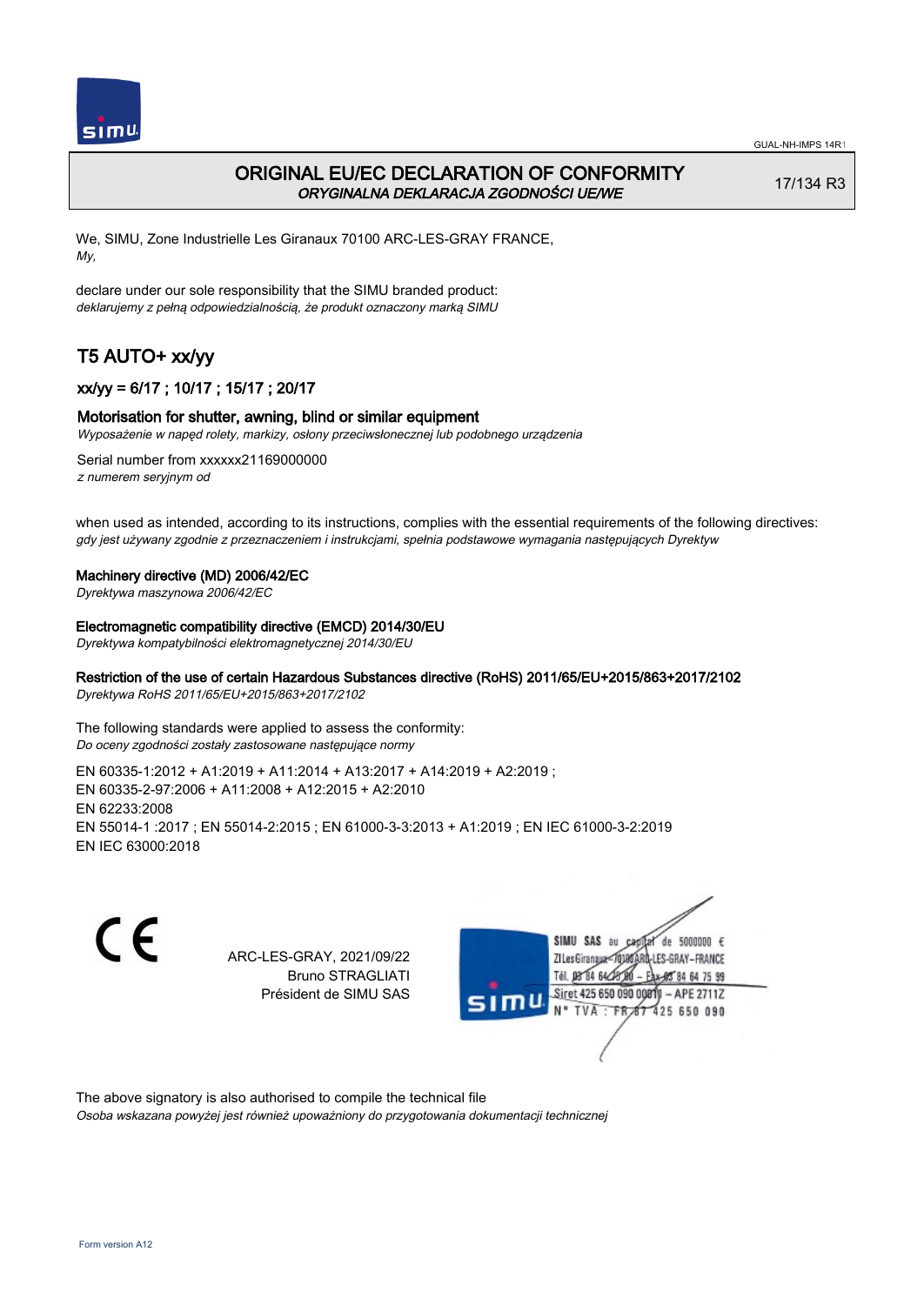

## ORIGINAL EU/EC DECLARATION OF CONFORMITY DECLARAÇÃO UE/CE DE CONFORMIDADE ORIGINAL

17/134 R3

We, SIMU, Zone Industrielle Les Giranaux 70100 ARC-LES-GRAY FRANCE, Nós,

declare under our sole responsibility that the SIMU branded product: declaramos sob nossa única responsabilidade que o dispositivo marca SIMU

# T5 AUTO+ xx/yy

## xx/yy = 6/17 ; 10/17 ; 15/17 ; 20/17

### Motorisation for shutter, awning, blind or similar equipment

Motorização para toldo, persiana, estore, cortina ou equipamento parecido

Serial number from xxxxxx21169000000 Número de série desde

when used as intended, according to its instructions, complies with the essential requirements of the following directives: Quando utilizado de acordo com sua a aplicação, segundo as suas instruções, cumpre os requisitos essenciais das seguintes diretivas

#### Machinery directive (MD) 2006/42/EC

Diretiva Máquinas 2006/42/EC

Electromagnetic compatibility directive (EMCD) 2014/30/EU

Diretiva compatibilidade electromagnética 2014/30/EU

### Restriction of the use of certain Hazardous Substances directive (RoHS) 2011/65/EU+2015/863+2017/2102

Diretiva RoHS 2011/65/EU+2015/863+2017/2102

The following standards were applied to assess the conformity: As normas de referência apresentadas em seguida foram aplicadas para avaliar a conformidade

EN 60335‑1:2012 + A1:2019 + A11:2014 + A13:2017 + A14:2019 + A2:2019 ; EN 60335‑2‑97:2006 + A11:2008 + A12:2015 + A2:2010 EN 62233:2008 EN 55014‑1 :2017 ; EN 55014‑2:2015 ; EN 61000‑3‑3:2013 + A1:2019 ; EN IEC 61000‑3‑2:2019 EN IEC 63000:2018

C E

ARC-LES-GRAY, 2021/09/22 Bruno STRAGLIATI Président de SIMU SAS



The above signatory is also authorised to compile the technical file

A pessoa nomeada acima também está autorizada a compilar o processo técnico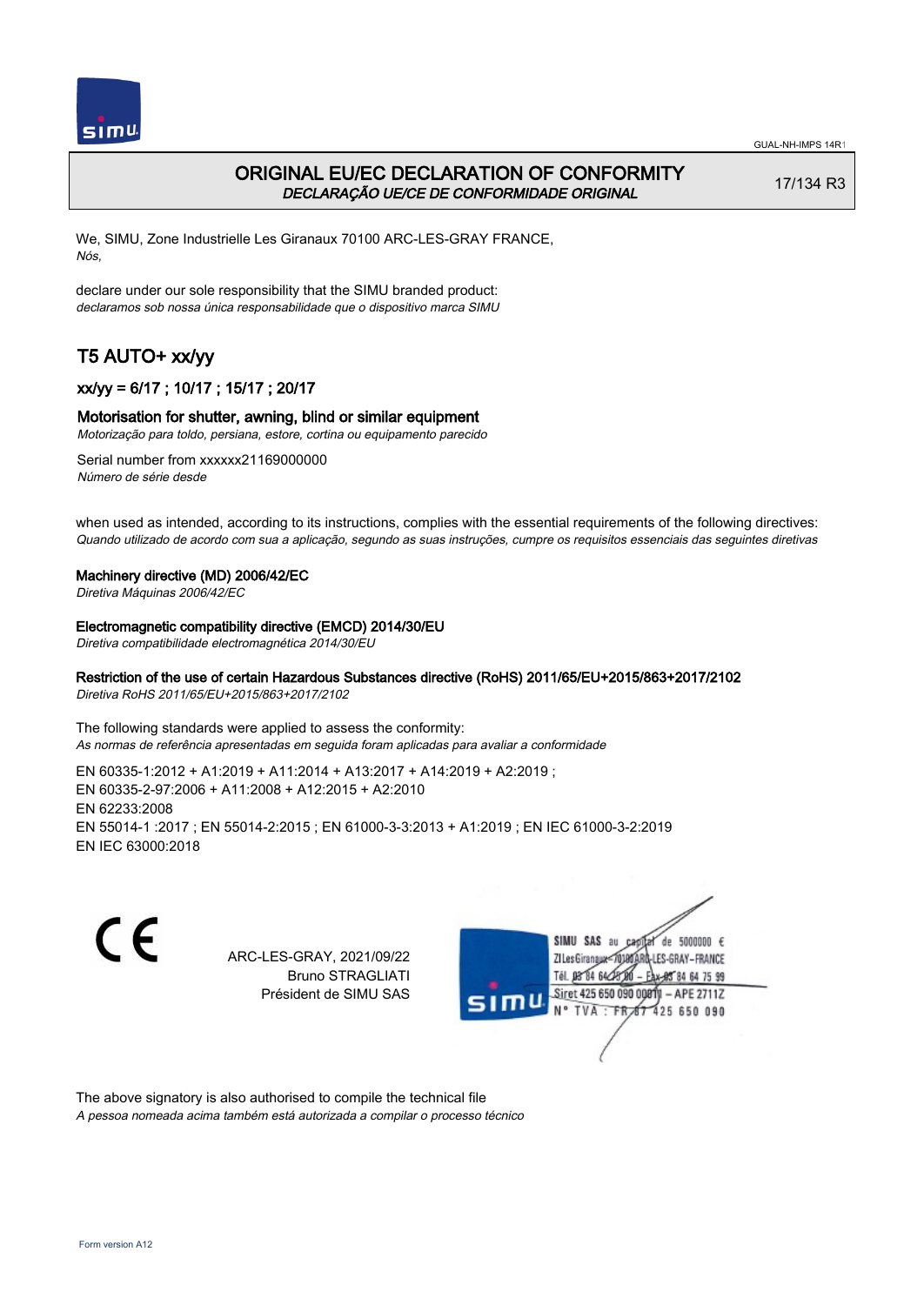

## ORIGINAL EU/EC DECLARATION OF CONFORMITY ORIGINAL EU/EC DECLARAIE DE CONFORMITATE

17/134 R3

We, SIMU, Zone Industrielle Les Giranaux 70100 ARC-LES-GRAY FRANCE, Noi,

declare under our sole responsibility that the SIMU branded product: declarăm pe propria răspundere că produsele marca SIMU

# T5 AUTO+ xx/yy

## xx/yy = 6/17 ; 10/17 ; 15/17 ; 20/17

### Motorisation for shutter, awning, blind or similar equipment

Motorizări pentru rulou, marchiză, perdea sau echipament similar

Serial number from xxxxxx21169000000 Numărul de serie din

when used as intended, according to its instructions, complies with the essential requirements of the following directives: utilizate conform destinaiei lor, aa cum este descris în manualul de utilizare, sunt în conformitate cu cerinele eseniale ale următoarelor directive

### Machinery directive (MD) 2006/42/EC

Directiva privind echipamentele tehnice 2006/42/EC

### Electromagnetic compatibility directive (EMCD) 2014/30/EU

Directiva privind compatibilitatea electromagnetică 2014/30/EU

### Restriction of the use of certain Hazardous Substances directive (RoHS) 2011/65/EU+2015/863+2017/2102

Directiva RoHS 2011/65/EU+2015/863+2017/2102

The following standards were applied to assess the conformity: Următoarele standarde de referină au fost aplicate pentru respectarea conformităii

EN 60335‑1:2012 + A1:2019 + A11:2014 + A13:2017 + A14:2019 + A2:2019 ; EN 60335‑2‑97:2006 + A11:2008 + A12:2015 + A2:2010 EN 62233:2008 EN 55014‑1 :2017 ; EN 55014‑2:2015 ; EN 61000‑3‑3:2013 + A1:2019 ; EN IEC 61000‑3‑2:2019 EN IEC 63000:2018

CE

ARC-LES-GRAY, 2021/09/22 Bruno STRAGLIATI Président de SIMU SAS



The above signatory is also authorised to compile the technical file

Semnatarul de mai sus este, de asemenea, autorizat să întocmească dosarul tehnic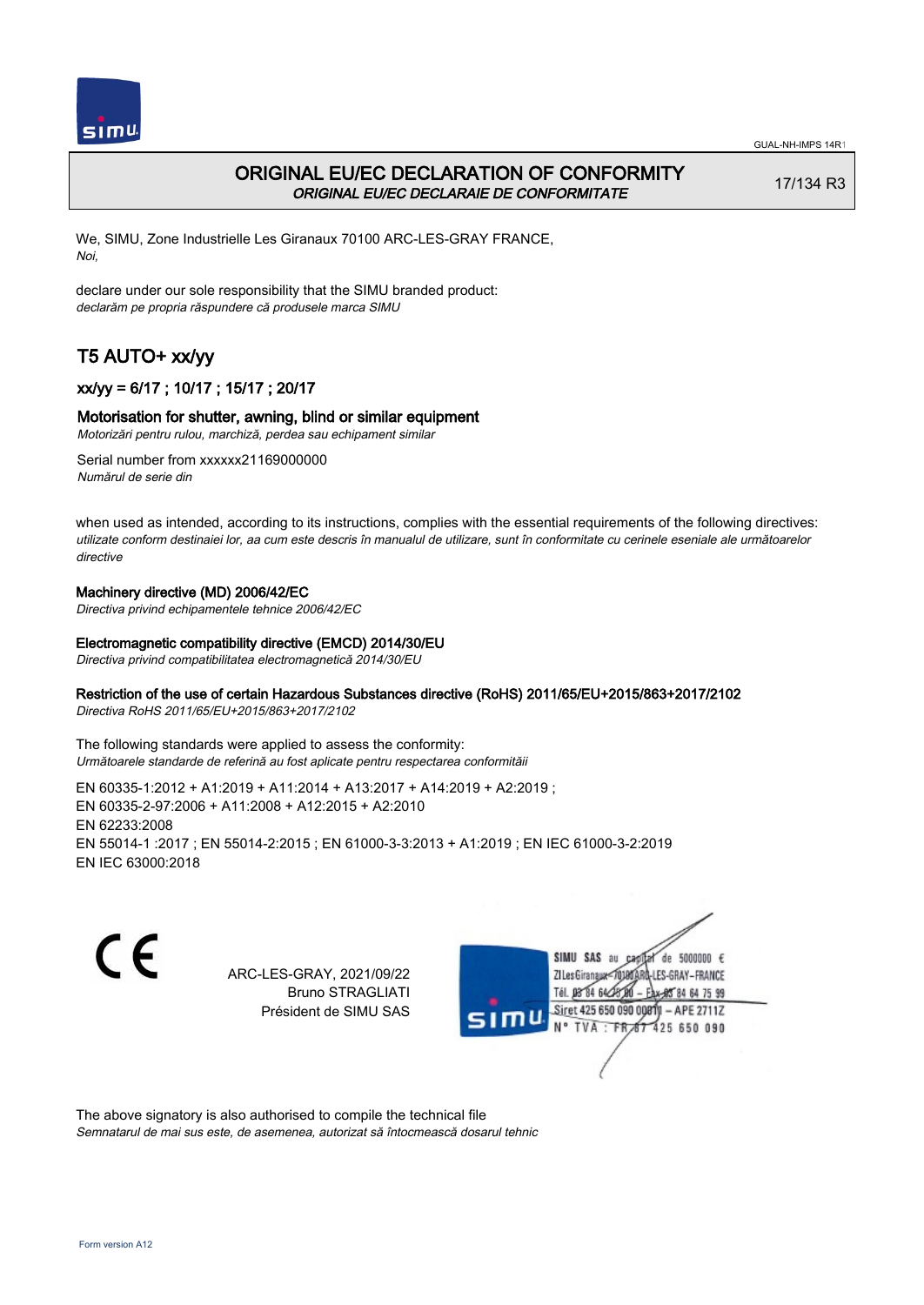

## ORIGINAL EU/EC DECLARATION OF CONFORMITY ORIGINAL EU/EG-FÖRSÄKRAN OM ÖVERENSSTÄMMELSE

17/134 R3

We, SIMU, Zone Industrielle Les Giranaux 70100 ARC-LES-GRAY FRANCE, Vi,

declare under our sole responsibility that the SIMU branded product: försäkrar på eget ansvar att produkten av varumärket SIMU

# T5 AUTO+ xx/yy

## xx/yy = 6/17 ; 10/17 ; 15/17 ; 20/17

### Motorisation for shutter, awning, blind or similar equipment

Motorisering för jalusi, markis, rullgardin eller liknande produkter

Serial number from xxxxxx21169000000 Serienumret från

when used as intended, according to its instructions, complies with the essential requirements of the following directives: uppfyller de grundläggande kraven i följande direktiv när den används på det sätt som avses, i enlighet med bruksanvisningen

### Machinery directive (MD) 2006/42/EC

Maskindirektivet 2006/42/EC

#### Electromagnetic compatibility directive (EMCD) 2014/30/EU

EMC-direktivet 2014/30/EU

### Restriction of the use of certain Hazardous Substances directive (RoHS) 2011/65/EU+2015/863+2017/2102

RoHS-direktivet 2011/65/EU+2015/863+2017/2102

The following standards were applied to assess the conformity: Följande referensnormer har tillämpats för att göra en bedömning av överensstämmelsen

EN 60335‑1:2012 + A1:2019 + A11:2014 + A13:2017 + A14:2019 + A2:2019 ; EN 60335‑2‑97:2006 + A11:2008 + A12:2015 + A2:2010 EN 62233:2008 EN 55014‑1 :2017 ; EN 55014‑2:2015 ; EN 61000‑3‑3:2013 + A1:2019 ; EN IEC 61000‑3‑2:2019 EN IEC 63000:2018

C E

ARC-LES-GRAY, 2021/09/22 Bruno STRAGLIATI Président de SIMU SAS



The above signatory is also authorised to compile the technical file

Den person som anges ovan är också behörig att ställa samman den tekniska dokumentationen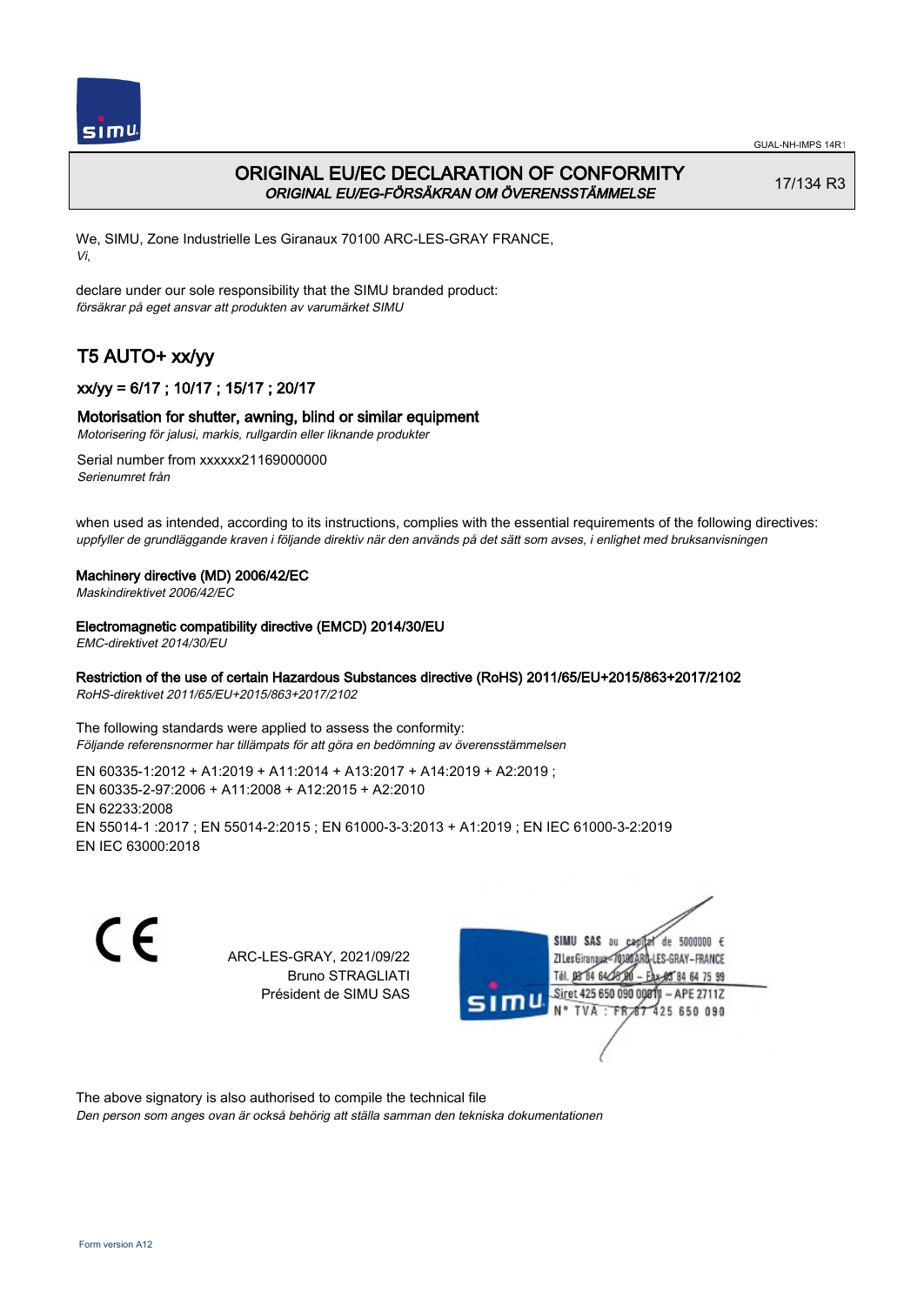

## ORIGINAL EU/EC DECLARATION OF CONFORMITY ORIGINÁLNE VYHLÁSENIE EU/ES O ZHODE

17/134 R3

We, SIMU, Zone Industrielle Les Giranaux 70100 ARC-LES-GRAY FRANCE, My,

declare under our sole responsibility that the SIMU branded product: vyhlasujeme na svoju výlučnú zodpovednosť, že výrobok značky SIMU

# T5 AUTO+ xx/yy

## xx/yy = 6/17 ; 10/17 ; 15/17 ; 20/17

#### Motorisation for shutter, awning, blind or similar equipment

Pohon pre rolety, markízy, clony alebo podobné zariadenia

Serial number from xxxxxx21169000000 Seriové číslo od

when used as intended, according to its instructions, complies with the essential requirements of the following directives: ak je používaný v súlade s účelom použitia a s návodom, spĺňa základné požiadavky týchto smerníc

#### Machinery directive (MD) 2006/42/EC

Smernica o strojových zariadeniach 2006/42/EC

#### Electromagnetic compatibility directive (EMCD) 2014/30/EU

Smernica o elektromagnetickej kompatibilite 2014/30/EU

#### Restriction of the use of certain Hazardous Substances directive (RoHS) 2011/65/EU+2015/863+2017/2102

Smernica o obmedzení používania určitých nebezpečných látok v elektrických a elektronických zariadeniach 2011/65/EU+2015/863+2017/2102

The following standards were applied to assess the conformity: Pre posúdenie zhody boli použité následujúce normy

EN 60335‑1:2012 + A1:2019 + A11:2014 + A13:2017 + A14:2019 + A2:2019 ; EN 60335‑2‑97:2006 + A11:2008 + A12:2015 + A2:2010 EN 62233:2008 EN 55014‑1 :2017 ; EN 55014‑2:2015 ; EN 61000‑3‑3:2013 + A1:2019 ; EN IEC 61000‑3‑2:2019 EN IEC 63000:2018

CE

ARC-LES-GRAY, 2021/09/22 Bruno STRAGLIATI Président de SIMU SAS



The above signatory is also authorised to compile the technical file

uvedená osoba je tiež osoba zodpovedná za vypracovanie technickej dokumentácie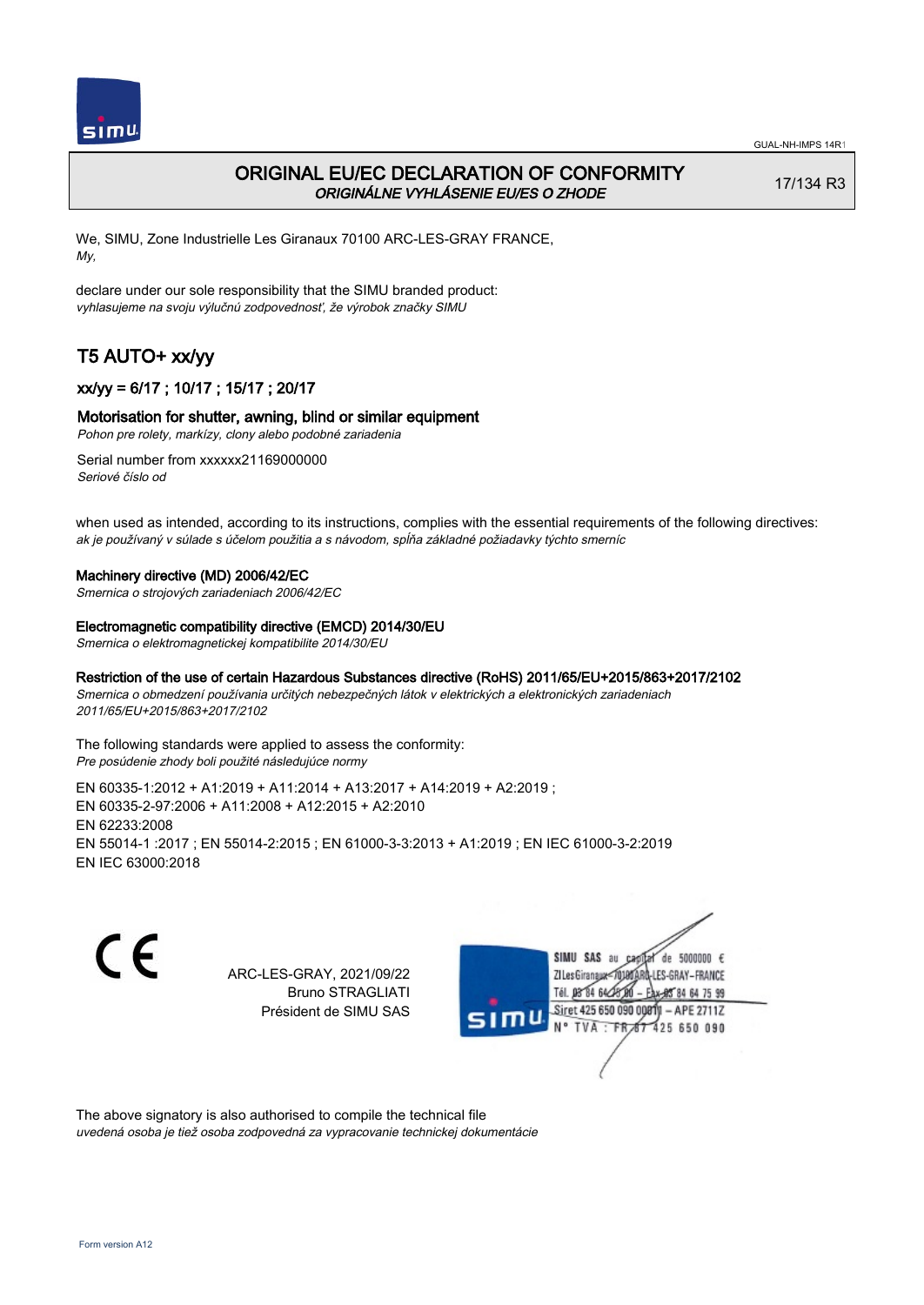

## ORIGINAL EU/EC DECLARATION OF CONFORMITY IZJAVA O SKLADNOSTI / IZJAVA O LASTNOSTIH

17/134 R3

We, SIMU, Zone Industrielle Les Giranaux 70100 ARC-LES-GRAY FRANCE, Mi,

declare under our sole responsibility that the SIMU branded product: S polno odgovornostjo izjavljamo, da izdelki blagovne znamke SIMU

# T5 AUTO+ xx/yy

## xx/yy = 6/17 ; 10/17 ; 15/17 ; 20/17

### Motorisation for shutter, awning, blind or similar equipment

Motorizacija rolet, žaluzij, senčnikov in podobne opreme

Serial number from xxxxxx21169000000 'Serijska številka

when used as intended, according to its instructions, complies with the essential requirements of the following directives: ko se uporabljajo v skladu z namembnostjo in navodili, ustrezajo bistvenim zahtevam naslednjih direktiv

#### Machinery directive (MD) 2006/42/EC

Direktiva o strojih 2006/42/EC

#### Electromagnetic compatibility directive (EMCD) 2014/30/EU

Direktiva o elektromagnetni združljivosti 2014/30/EU

## Restriction of the use of certain Hazardous Substances directive (RoHS) 2011/65/EU+2015/863+2017/2102

Direktiva RoHS 2011/65/EU+2015/863+2017/2102

The following standards were applied to assess the conformity: Za preverjanje skladnosti so bili uporabljeni naslednji standardi

EN 60335‑1:2012 + A1:2019 + A11:2014 + A13:2017 + A14:2019 + A2:2019 ; EN 60335‑2‑97:2006 + A11:2008 + A12:2015 + A2:2010 EN 62233:2008 EN 55014‑1 :2017 ; EN 55014‑2:2015 ; EN 61000‑3‑3:2013 + A1:2019 ; EN IEC 61000‑3‑2:2019 EN IEC 63000:2018

C E

ARC-LES-GRAY, 2021/09/22 Bruno STRAGLIATI Président de SIMU SAS



The above signatory is also authorised to compile the technical file Podpisnik, naveden zgoraj, je pooblaščen tudi za pripravo tehnične dokumentacije